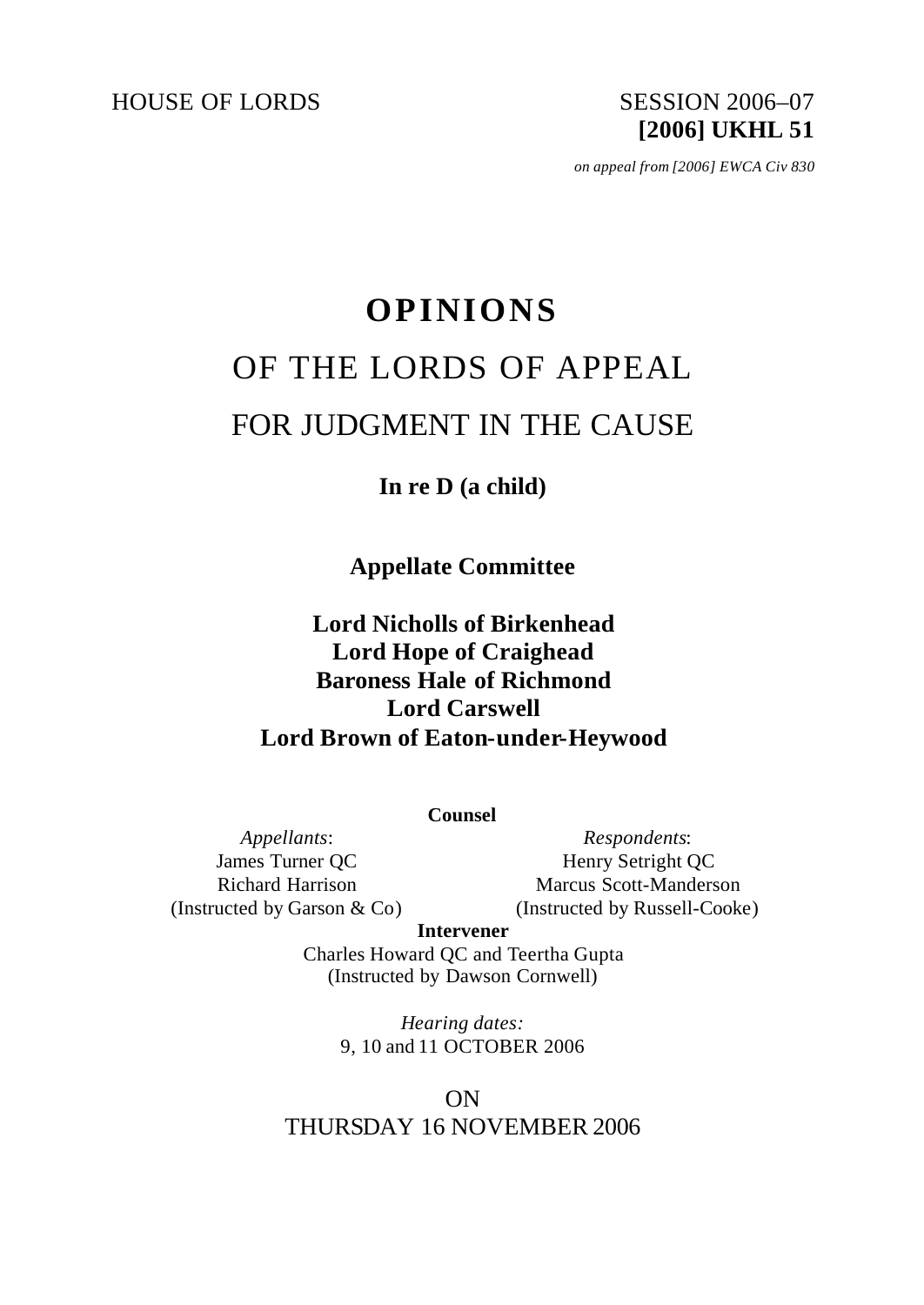#### **HOUSE OF LORDS**

#### **OPINIONS OF THE LORDS OF APPEAL FOR JUDGMENT IN THE CAUSE**

#### **In re D (a child)**

#### **[2006] UKHL 51**

#### **LORD NICHOLLS OF BIRKENHEAD**

#### My Lords,

1. I have had the advantage of reading in draft the speech of my noble and learned friend Baroness Hale of Richmond. I agree that, for the reasons she gives, this appeal should be allowed.

#### **LORD HOPE OF CRAIGHEAD**

My Lords,

2. I have had the privilege of reading in draft the speech of my noble and learned friend Baroness Hale of Richmond. I agree with it, and for the reasons she gives I would allow the appeal. I wish to add only a few comments of my own to what she has said. I do so in view of the importance of the matters that were raised with us in the course of the debate.

3. The question at the heart of this case is, and has always been, whether the father had rights of custody within the meaning of article 5 of the Hague Convention which were breached by the mother when she removed the child to England from Romania in December 2002. In that respect it is no different from all the other cases where the Convention has been invoked to protect children from the harmful effects of their wrongful removal and to ensure their prompt return to the state of their habitual residence.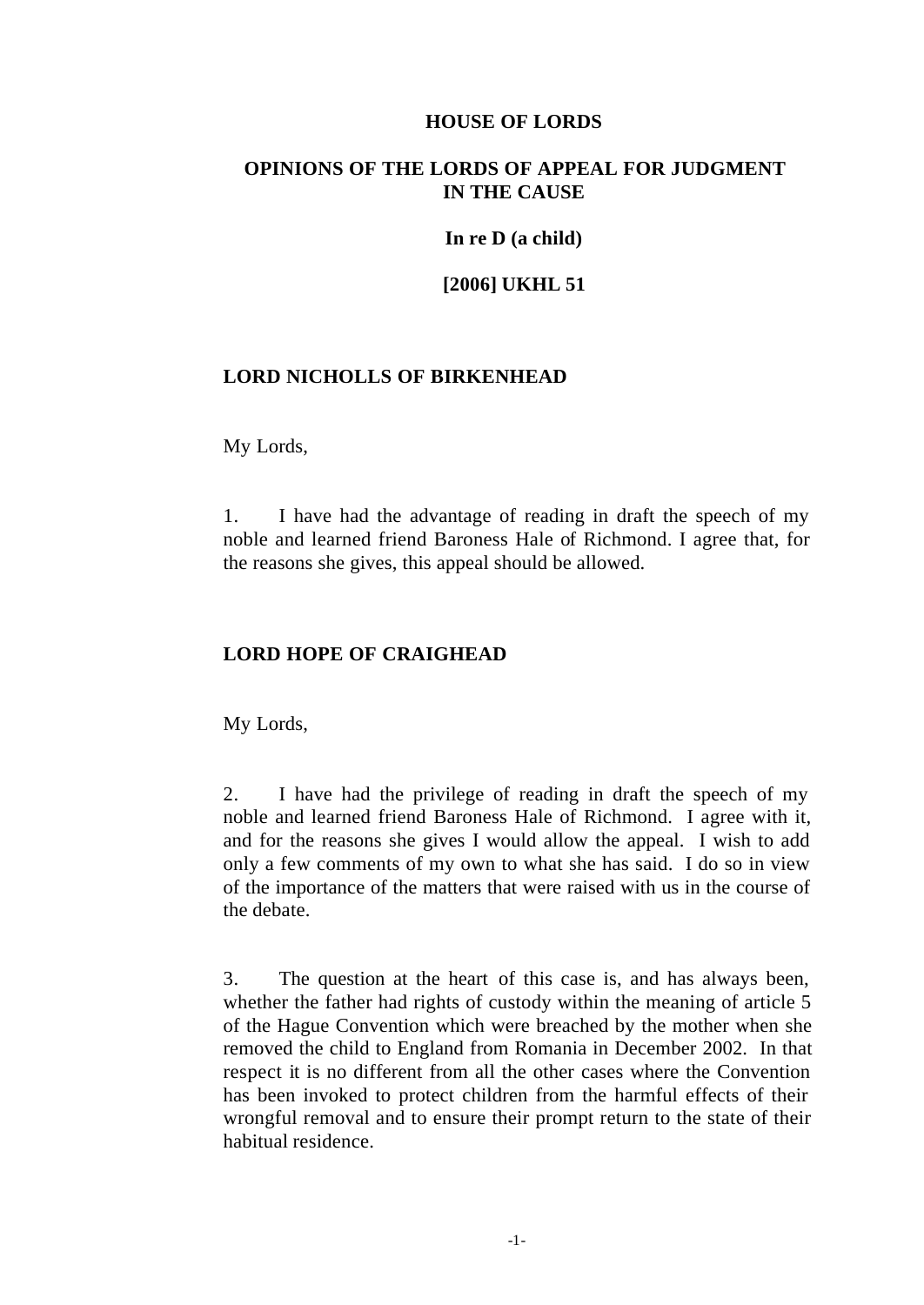4. But if the child were to be returned now, almost four years after his arrival in this country, his return would be anything but prompt. The delays that the procedures adopted in this case have given rise to have exceeded by far anything that the framers of the Convention appear to have contemplated. They are so extreme that it is impossible to believe that the child's best interests would be served by his return forthwith to Romania, as article 12 would require if his removal from Romania were to be held to have been wrongful. As the preamble to the Convention indicates, its purpose is to protect children from the harmful effects of their wrongful removal. The assumption on which the remedy of prompt return proceeds is that the state to which the child will be returned is the state of his habitual residence. Through no fault of his own, the child whose return is being sought in this case has now been settled for so long in this country that this assumption is scarcely tenable.

5. Delay does not, in itself, excuse compliance with the Convention. Courts must do the best they can to give effect to it, so long as its provisions have not become completely unworkable. The lesson of this case is that every effort must be made to avoid such delays. If there is a dispute as to whether the removal was wrongful it should be dealt with summarily. A balance must, of course, be struck between acting on too little information and the search for too much. A court cannot make a finding that the child's removal was wrongful unless it is provided with a basis for doing so. But if it is to deal with the case summarily the court must not seek perfection. It has to do the best it can on the information that has been made available, as Butler-Sloss LJ indicated in *C v C (Abduction: Rights of Custody)* [1989] 1 WLR 654, 658A.

6. Article 15 of the Convention contemplates that the court may need to be provided with a determination from the authorities of the state of the child's habitual residence that the removal was wrongful. So a judge is not to be criticised if he decides to use this procedure because he cannot responsibly resolve the issue on the information provided by the applicant. Nevertheless if he decides on this course delay will be inevitable. Great care must therefore be taken, in the child's best interests, to keep this to the absolute minimum. The misfortunes that have beset this case show that, once the court has received the response, it should strive to treat the information which it receives as determinative.

7. Of course it is for the court to which the application is made, not the authorities of the requesting state, to decide whether the removal was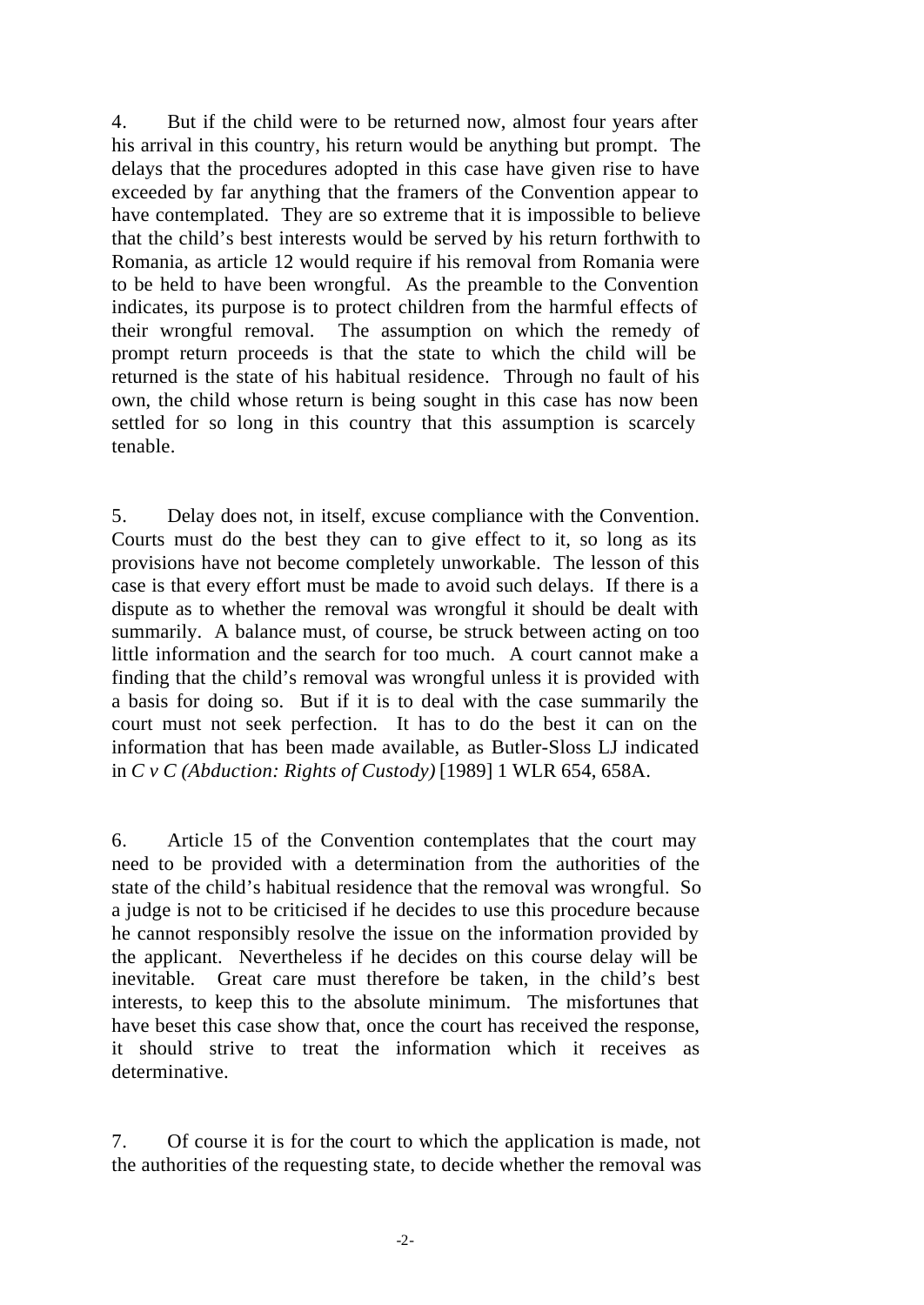wrongful within the meaning of article 3. The court must apply its own view of the Convention as best it can in the light of what it knows. No doubt there will be situations where the court feels that there may still be room for argument as to what the article 15 determination amounts to. But, as my noble and learned friend Lord Brown of Eaton-under-Heywood makes clear it must resist calls for further evidence. The further delay that this would cause is incompatible with the objects of the Convention. Detailed scrutiny of the child's welfare must be left for later. That is a matter for the state of his habitual residence. Speed is of the essence if the child is to be returned promptly to that state. The court must take this into account when considering whether enough information as to whether the removal was wrongful is available, and whether the information that it has is reliable.

8. In this case the response that was received from Romania was sufficient to show that the child's removal was not wrongful within the meaning of article 3. On 9 June 2005 the final Court of Appeal of Bucharest, upholding the court of first appeal, stated in the clearest terms that, under the law as it then stood in Romania, termination of marriage through divorce brings joint custody to an end, that cases where the agreement of the parties is required about a measure which the parent with custody proposes are limited, and that none of the rights that the father had been granted on divorce gave him a right of veto or to decide the child's place of residence. It is wholly understandable that the father should feel aggrieved by what has happened in this case. The effect on his ability to exercise his rights of access is plain to see. But the phrase "rights of custody" has been given a particular definition by the Convention. It is only if there has been a breach of rights of custody as so defined that the removal can be described as wrongful for its purposes. The information provided by the Romanian court shows that, as the law stood at the time of the child's removal, the father had no such rights.

9. The absence of a right of veto is, then, decisive in this case. Had there been a right of veto the result might perhaps have been different, despite the delay. It has come to be appreciated in most, but not all, contracting states that for the Convention's purposes a right to grant or withhold consent to the child's removal from the state where he resides is a right of custody. Article 5 states that for the purposes of the Convention "rights of custody" shall include rights relating to the care of the person of the child and, in particular, the right to determine the child's place of residence. To understand what this means reference must be made to article 3, where the words "rights of custody" are used to define the circumstances in which the removal or retention of a child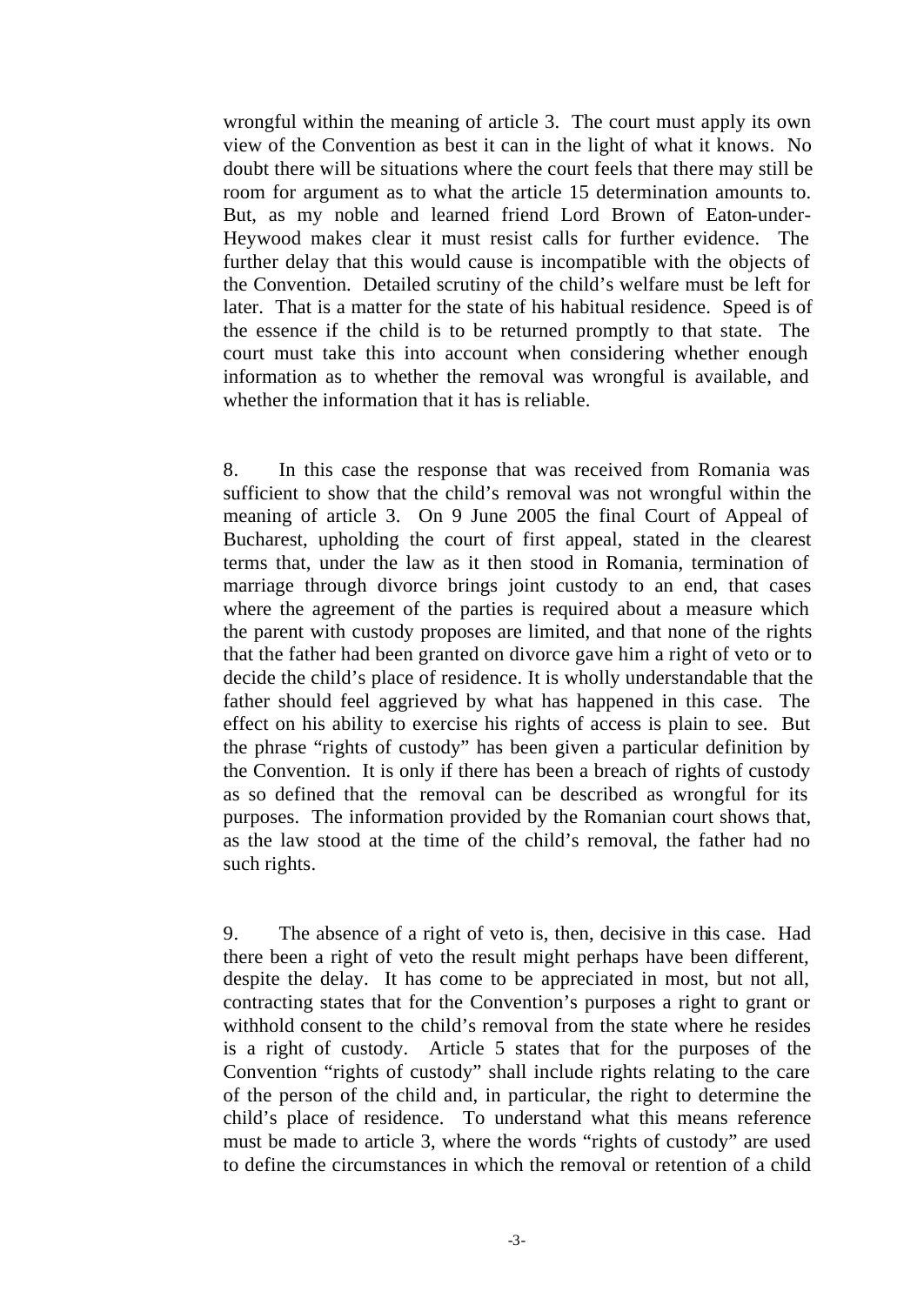is to be considered wrongful – "wrongful" because the Convention proceeds on the assumption that welfare issues are best dealt with in the state where the child is habitually resident.

10. The key to what the phrase means lies in these facts. The Convention is an agreement between states. It seeks to address the problems that arise where a child is moved across international borders. It does not concern itself with disputes about the exercise of custody or access rights within the country of the child's habitual residence. The right to determine the child's place of residence has to be seen in that context. The word "place" in the phrase "the child's place of residence" must be taken, for Convention purposes, to include the country of the child's residence. A right to object to the child's removal to another country is as much a right of custody, for those purposes, as a right to determine where the child is to live within the country of its residence.

11. The phrase "rights of access" is also defined for the purposes of the Convention by article 5. But it is important not to treat this definition as limiting the rights that are included within the expression "rights of custody". There is no doubt that a right to determine the place of the child's residence will be helpful to the parent who wishes to exercise the right to take the child for a limited period of time to a place other than the child's habitual residence. Time and distance matter to parents who lead busy lives, and the place of the child's habitual residence may have a very real bearing on how often, or for how long, it is practicable for a right of access to be exercised. But the fact that a right to determine the place of the child's residence may be helpful to the parent who seeks access is not a reason for treating the right to determine where the child resides as something other than a right of custody for Convention purposes. They are not mutually exclusive rights. The Convention provides different remedies where rights of custody and rights of access have been breached. The nature and purpose of those remedies helps to show why, when it comes to removal or retention across international borders, the right to determine the place of the child's residence is treated as a right of custody.

12. This was not Professor A E Anton's view. Writing shortly after the Convention was entered into, he said that the definition of "rights of custody" in article 5 suggests that the breach of a right simply to give or to withhold consent to changes in a child's place of residence is not to be construed as a breach of rights of custody in the sense of article 3: "The Hague Convention on International Child Abduction" (1981) 30 ICLQ 537, 546. He referred to the fact that a suggestion that the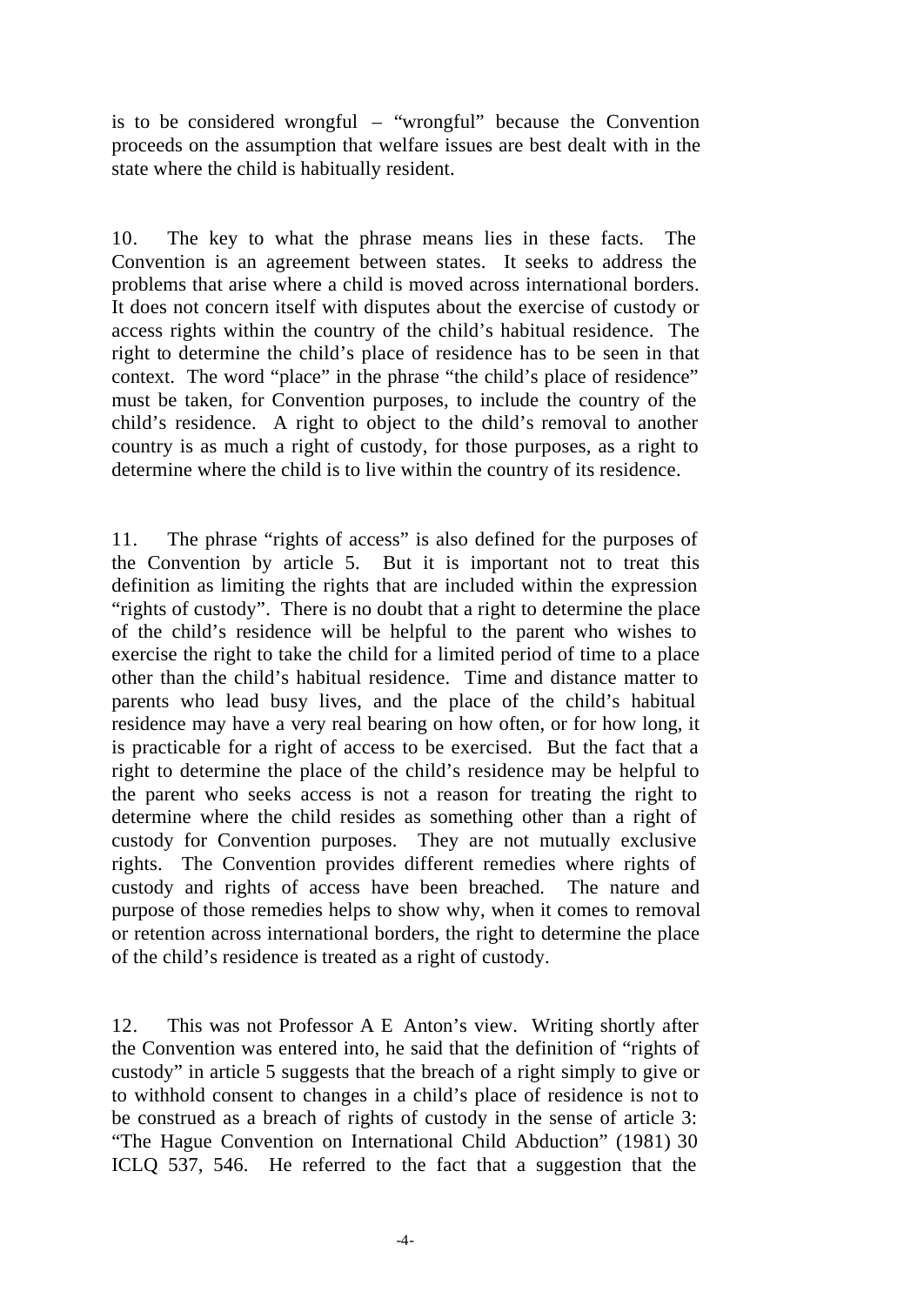definition of "abduction" should be widened to cover this case was not pursued. The suggestion was made by a member of the Canadian delegation during the final diplomatic conference on the Convention in October 1980: see footnote 16 to the judgment in *Furnes v Reeves* 362 F.3d 702 (11th Circ 2004), quoting from Linda Silberman, "Patching up the Abduction Convention: A Call for a New International Protocol and a Suggestion for Amendments to ICARA" (2003) 38 Tex Int LJ 41, 46, n 34. It was in these terms:

"Custody is given to the mother, but the order provides that the child cannot go out of the jurisdiction without the father's consent. If the mother nevertheless leaves the jurisdiction without such consent, that constitutes wrongful removal."

The fact that this suggestion was not pursued was taken by Professor Anton to indicate that, as the definition stood, taking the child out of the jurisdiction in those circumstances would not have been wrongful for the Convention's purposes.

13. Professor Anton was very well placed to comment on this issue, and his comments were noted by the Supreme Court of Canada in *DS v VW* [1996] 2 SCR 108 in support of its opinion that to hold otherwise would confuse the concepts of custody rights with access rights; see also *Thomson v Thomson* [1994] 3 SCR 551. But the view which Professor Anton expressed was his own view, as he was careful to point out in a footnote at the beginning of his article. It was not shared by the Court of Appeal in *C v C (Abduction: Rights of Custody)* [1989] 1 WLR 654. Referring to the phrase "the right to determine the place of the child's residence, Lord Donaldson of Lymington MR said at pp 663H-664B:

"If anyone, be it an individual or the court or other institution or a body, has a right to object, and either is not consulted or refuses consent, the removal will be wrongful within the meaning of the Convention. I add for completeness that a 'right to determine the child's place of residence' (using the phrase in the Convention) may be specific – the right to decide that it shall live at a particular address or it may be general, eg 'within the Commonwealth of Australia'."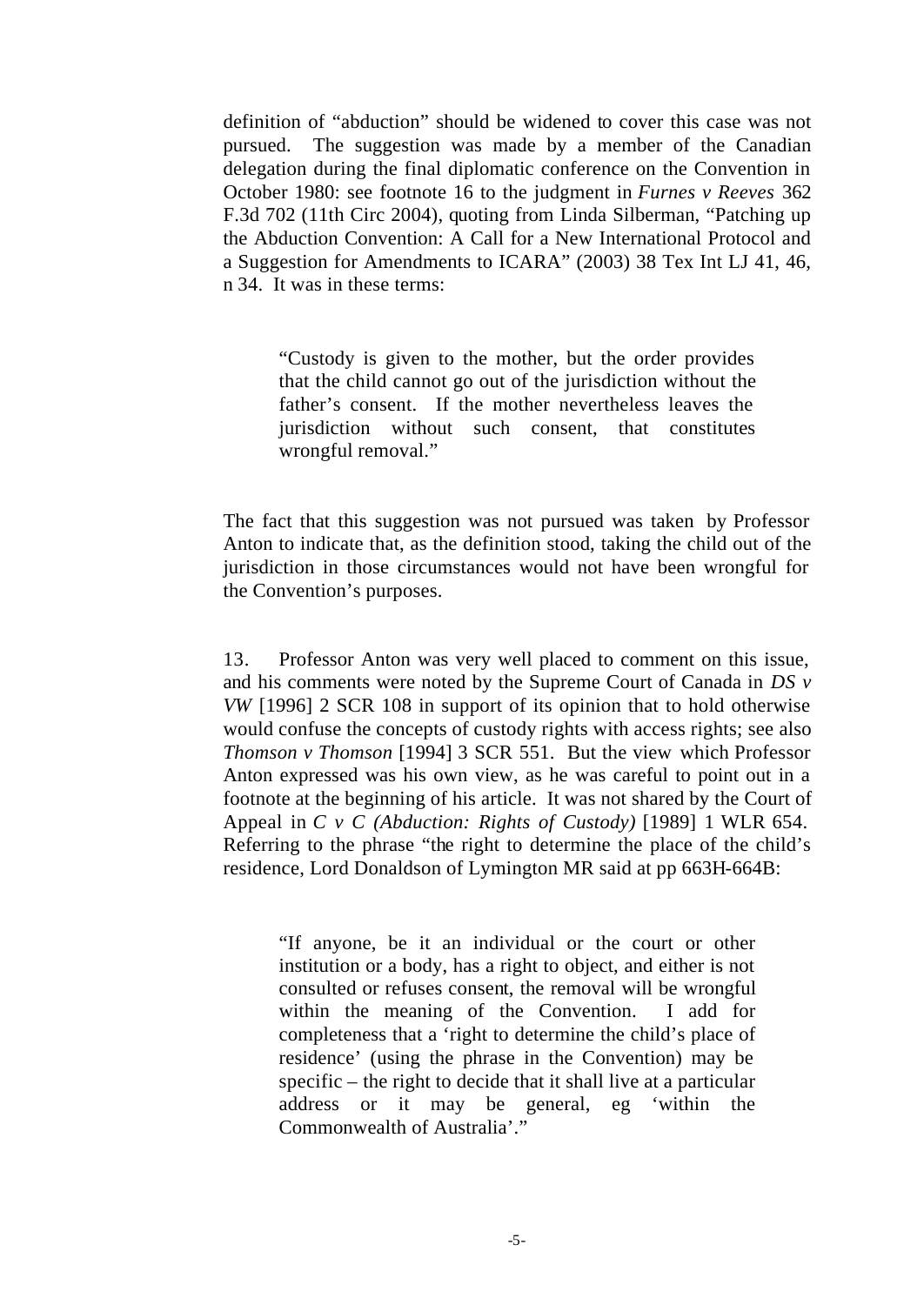14. In *In re P (A Child) (Abduction: Custody Rights)* [2005] Fam 293 the Court of Appeal had to decide whether the child's removal by the mother from the state of New York to England was wrongful. The father claimed that he had not consented to the removal and that he had rights of custody, in the Convention sense, under New York law. This was because he had been granted visitation rights, and because the court ordered that neither party was to remove the child from the state of New York except for temporary vacations without the prior written consent of the other party or prior court order. This was a ne exeat right similar to that which section 13 of the Children Act 1989 has laid down: see also section 2(3) of the Children (Scotland) Act 1995. The approach which was taken to this issue in *C v C (Abduction: Rights of Custody)* [1989] 1 WLR 654 is now commonly held amongst contracting states, as Hale J observed in *In re W (Minors) (Abduction: Father's Rights)* [1999] Fam 1, 9. Ward LJ said in *In re P* [2005] Fam 293 that the court was abundantly satisfied that *C v C* and the subsequent decisions in England to the same effect were right: para 55. In *J, Petitioner* [2005] CSIH 36, 2005 GWD 15-251 the Inner House of the Court of Session in its turn held that "rights of custody" for Convention purposes included the right to grant or withhold consent to the child's removal from the United Kingdom under section 2(3) of the 1995 Act. The issue can now be regarded as settled, so far as the United Kingdom is concerned.

15. Unfortunately, as is usually the case in international Conventions on private law, the Hague Convention has not provided any formal mechanisms to ensure that the international legal norms that it has created are applied uniformly and consistently in the numerous contracting states: see Linda Silberman, "Interpreting the Hague Abduction Convention: In Search of a Global Jurisprudence" (2005) 38 U C Davis Law Review 1049, 1057. This means that its effectiveness is left in the hands of the respective central authorities and national courts that implement and interpret the Convention. Professor Silberman is highly critical of the way the courts in the United States have approached this issue: see p 1069:

"As I have indicated, it is important to separate Convention concepts from domestic analogues found in particular judicial systems. The term 'rights of custody' is an important concept within the meaning of the Convention and rests on an autonomous definition that triggers the return remedy. Contracting States have agreed to those situations in which they will order return  $-$  ie a breach of 'rights of custody' – and domestic definitions of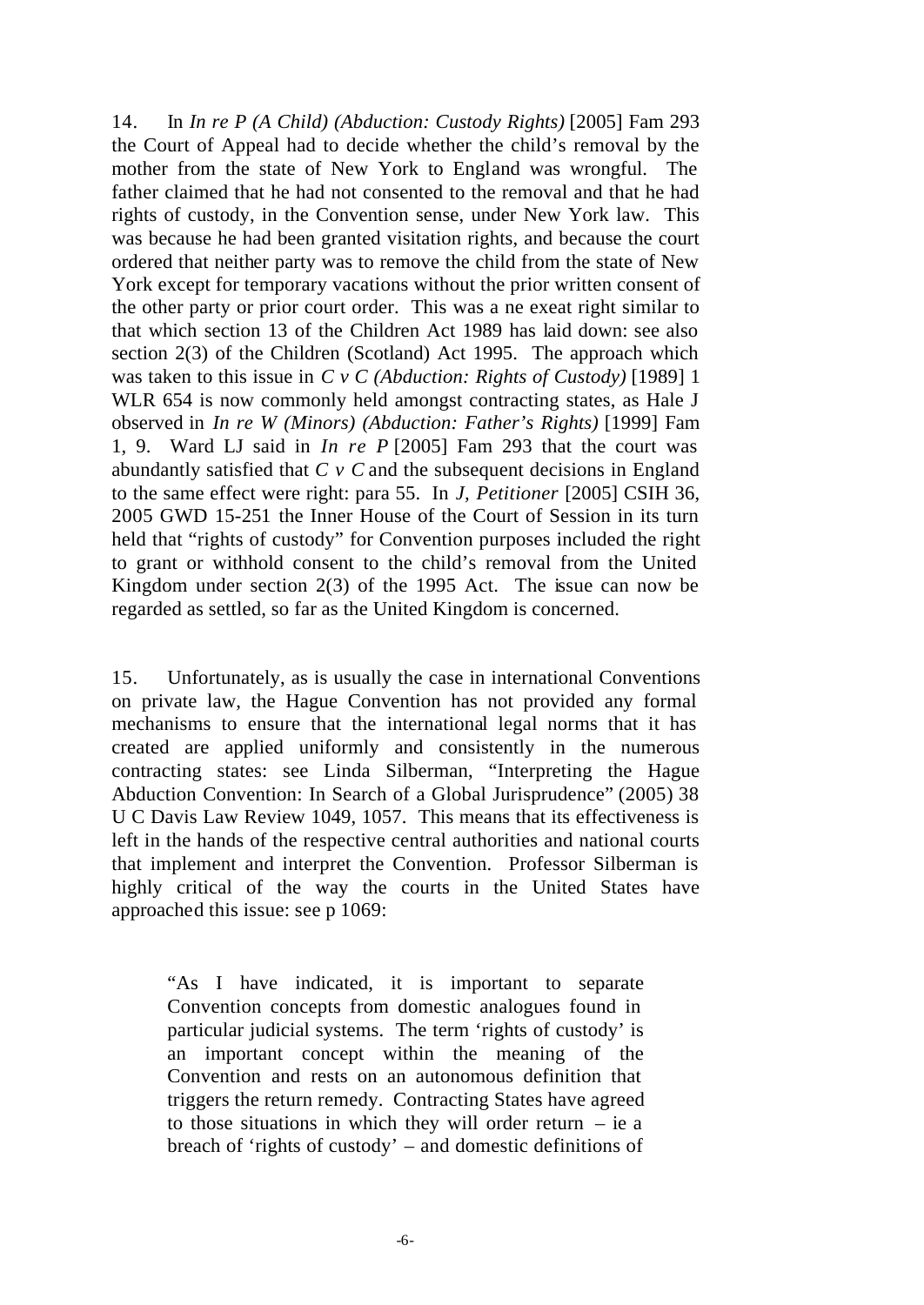custody rights are not necessarily the equivalent of the concept created by article 5(a).

Recent decisions by courts in the United States have been the most blatant offenders of this important principle by imposing parochial domestic notions of custody on the Convention concept, effectively undermining the goals and objectives of the Convention."

16. Professor Silberman has singled out for particular criticism *Croll v Croll* 229 F 3d 133 (2d Cir 2000), cert denied, 534 US 949 (2001). The Court of Appeals for the Second Circuit departed in that case from the position that had been adopted almost unanimously by earlier decisions of intermediate courts, that a parent who could restrict whether the child moved away did have rights of custody within the meaning of the Convention. In footnote 94 at p 1071 she says that the mischief potentially caused by *Croll* should not be underestimated. In the same footnote she observes that "fortunately" the Court of Appeal in *In re P*  [2005] Fam 293 decided not to follow the views of the majority in *Croll*, which had concluded that Webster's Third New International Dictionary and Black's Law Dictionaries were an appropriate source for the definition of custody rights and that nothing in the Hague Convention suggested that the drafters intended anything other by the use of this expression than the ordinary understanding of custody as revealed by these dictionaries. Judge Sotomayor's dissent in *Croll* attracts this comment, at p 1070:

"A perceptive dissent by Judge Sotomayor in *Croll* was critical of her colleagues for applying American concepts instead of international and Convention norms. She emphasized the object and purpose of the Convention and explained that the official history and commentary on the Convention 'reflect a notably more expansive conception of custody rights' that US/English dictionaries. As she pointed out, a restriction on removal affects the specific choice as to whether a child will live in England or Cuba, Hong Kong or the United States, and it is precisely this kind of choice that the Convention is designed to protect."

17. Certiorari was denied in *Croll* when it was considered by the Supreme Court, and other federal courts have followed the decision of the majority: *Gonzalez v Gutierrez* 311 F 3d 942 (9th Circ 2002); *Fawcett v McRoberts* 326 F 3d 491 (4th Circ 2003), cert denied 540 US 1068. In *Gonzalez* at p 949 the court said that a ne exeat clause served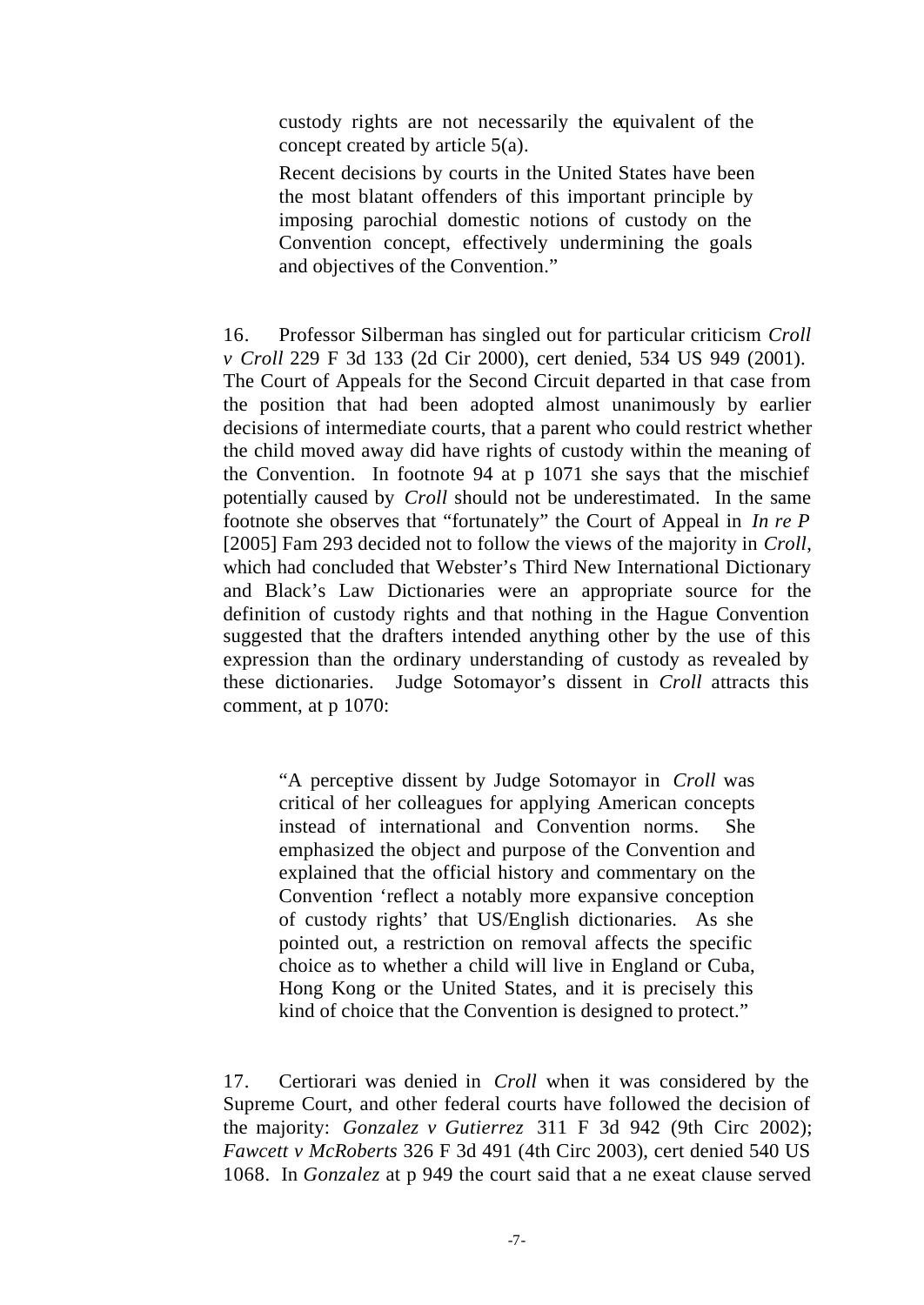only to allow a parent with access rights to impose a limitation on the custodial parent's right to expatriate his child and that this, in its view, hardly amounted to a right of custody "in the plainest sense of the term." The Ninth Circuit followed this reasoning in *Fawcett* at p 500, holding that the ne exeat provision in section 2(3) of the Children (Scotland) Act 1995 did not confer "rights of custody" on the petitioning parent where the other parent had the exclusive right to determine the child's place of residence within Scotland.

18. The US decisions are not all one way. In *Furnes v Reeves* 362 F 3d 702 (11th Circ 2004) the Court of Appeals for the Eleventh Circuit said that it was not persuaded by the analysis in *Croll*. In a unanimous decision it said that the Convention's purpose is to prevent the international abduction of children and that it is thwarted, not satisfied, by the *Croll* majority's construction of the ne exeat right. And the Constitutional Court of South Africa referred with approval to Sotomayor J's dissenting opinion in *Croll's* case in *Sonderup v Tondelli* 2001 (1) SA 1171, noting in para 22 that the majority opinion was contrary to the weight of authority. Unfortunately when the Court of Appeals for the Fourth Circuit returned to the issue in *Bader v Kramer*  $445$  F 3d 346 ( $4<sup>th</sup>$  Circ 2006) it referred to its decision in *Fawcett*, which followed *Croll*, without disapproval. But it was able to distinguish those cases on the ground that rights of access and rights of custody were not mutually exclusive in German law, and that the visitation rights of one parent could be modified without disturbing the underlying joint custody of both parents. It held that, in the absence of any order removing the father's ability to determine the child's residence, he continued to retain joint custody over the child.

19. It is unfortunate that there remains such a profound difference of view between some, although not all, of the courts in North America and the view so widely adopted elsewhere in the common law world that a ne exeat clause confers rights of custody within the autonomous meaning which article 5 of the Convention indicates. One can only hope that the contributions that have been made to this debate by Professor Silberman in support of the dissent in *Croll's* case, taken together with the increasing weight of international authority, will encourage further thinking in those jurisdictions which still reject this view. It is, after all, in the best interests of the children who are caught up in these unhappy disputes that all states parties to the Convention should adopt the same approach. It can now be taken for granted that courts throughout the United Kingdom will give effect to ne exeat clauses that prohibit the removal of a child from another contracting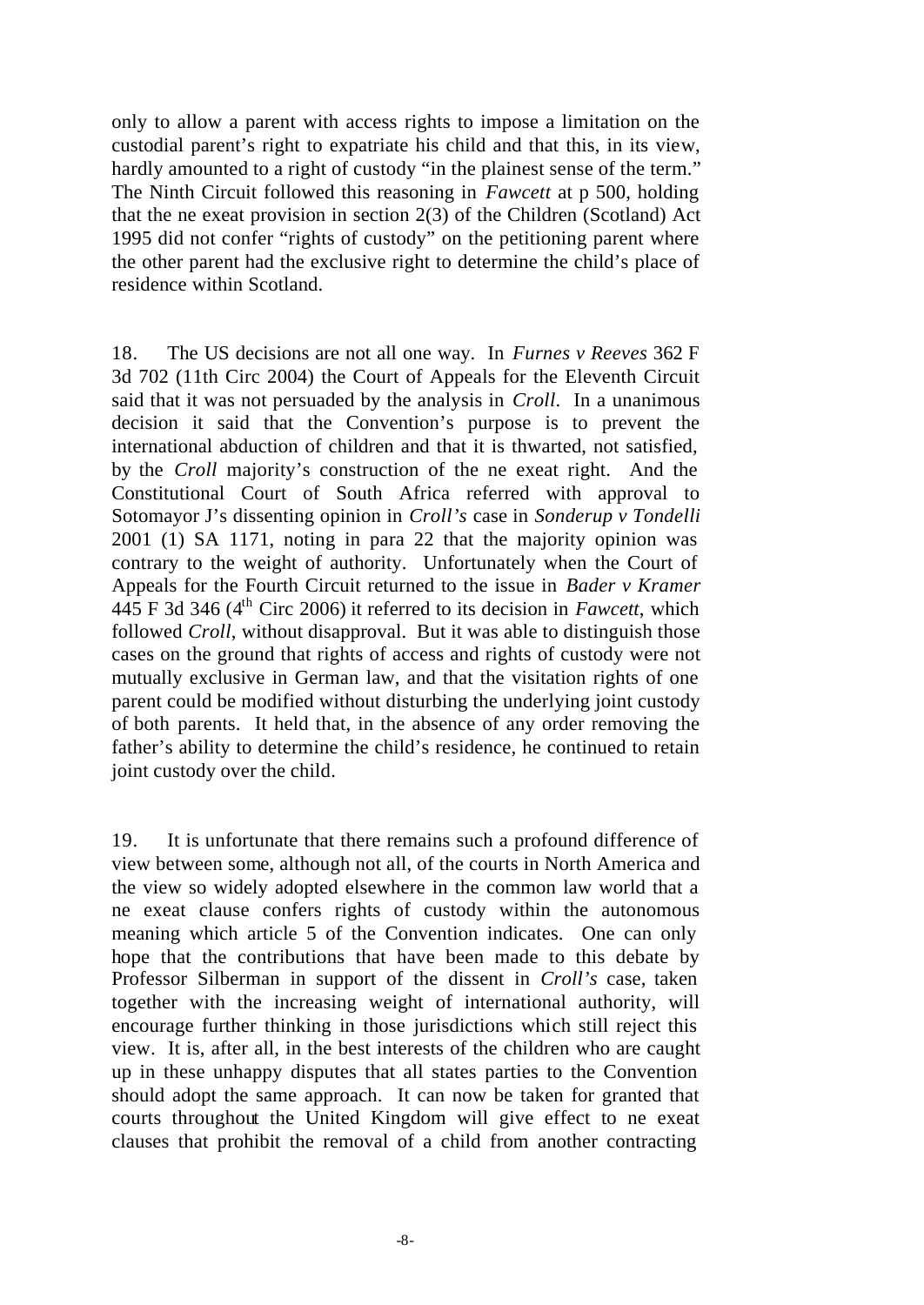state. Is it too much to hope that this approach will come to be universally recognised?

#### **BARONESS HALE OF RICHMOND**

My Lords,

20. The facts of this case are on any view extraordinary. They concern a little boy, A, who was born in Romania on 17 July 1998 and is now aged eight. His parents were married in Romania in January 1998 and divorced there in November 2000. In December 2002, the mother brought him to England without the knowledge or consent of his father. Proceedings under the Child Abduction and Custody Act 1985 and the Hague Convention on the Civil Aspects of International Child Abduction 1980 (Cmnd 8281) ('the Convention') were launched in February 2003.

21. A dispute arose as to the effect of the orders made about A when his parents divorced. Each was permitted to adduce expert evidence. The judge found himself unable to resolve the difference of opinion between the experts and directed that a determination be obtained from a Romanian court pursuant to article 15 of the Convention. The Romanian proceedings were not resolved until 9 June 2005, when the final Court of Appeal in Romania ruled that the removal of A to this country had not been wrongful under Romanian law. Nevertheless, when the case came back before the English court on 1 August 2005 it was ordered that further evidence on Romanian law be obtained from an expert jointly instructed by the parents. That expert reported in October 2005 and reached different conclusions from the Romanian court. Thereafter the parties were permitted to put further questions to him.

22. The case eventually came on for hearing in February 2006 and judgment was handed down on 28 March ordering A's immediate return to Romania upon certain undertakings by the father. The mother then issued proceedings in Romania seeking permission to remain here with A. Those proceedings have still not been heard. The mother also appealed against the English order. At this point the child applied to be made party to these proceedings, but this was refused by the Court of Appeal. Nevertheless, the court directed a report from a CAFCASS officer. This made it clear that A was adamantly opposed to returning to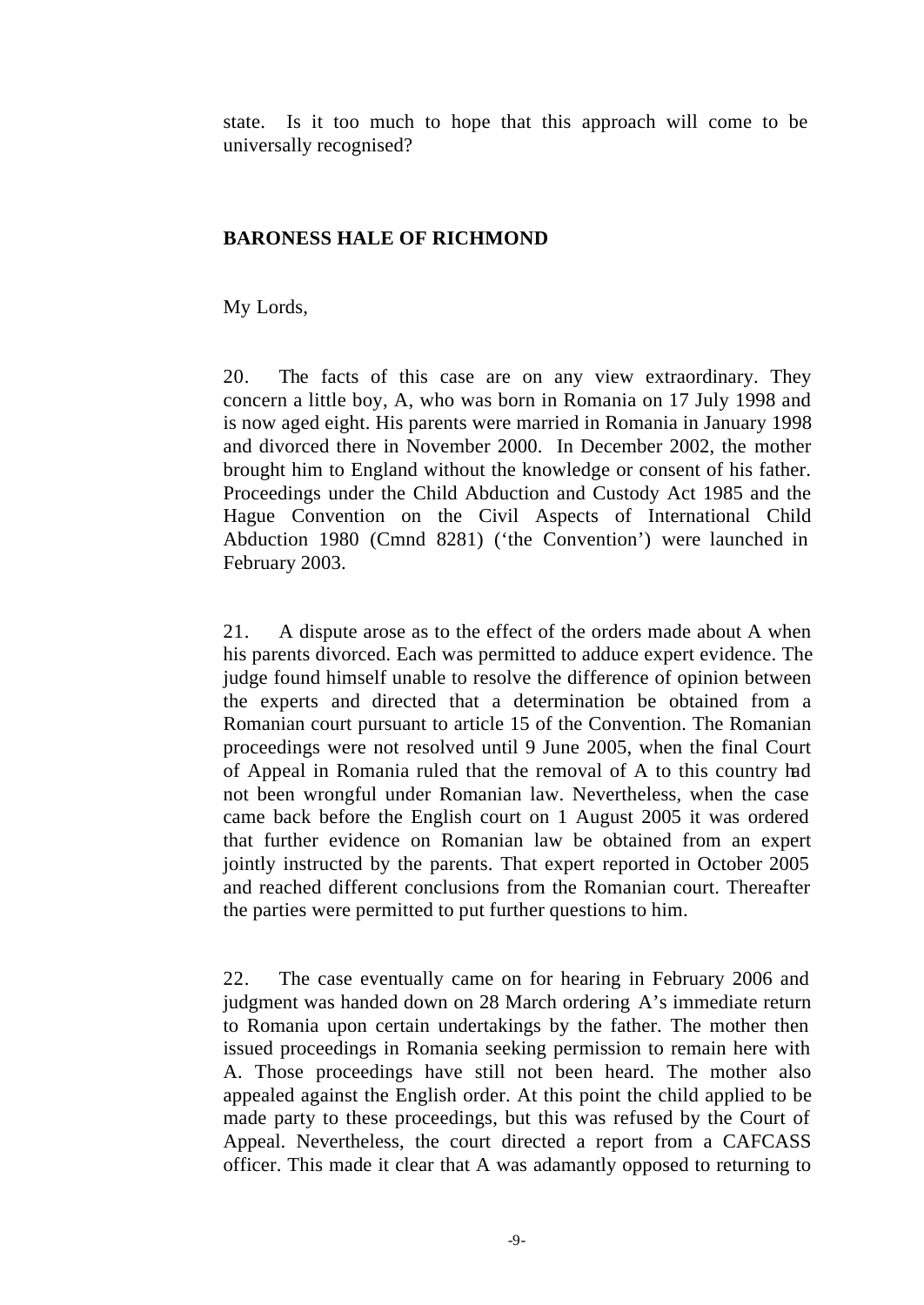Romania. The next day, on 24 May 2006, the Court of Appeal dismissed the mother's appeal, [2006] EWCA Civ 830. She now appeals to this House. A, through his litigation friend from the Children's Legal Centre, has been given leave to intervene in this appeal.

#### *The issues*

23. The simple question before us is whether A should now be returned to Romania, some three years and 10 months after he left. But this depends upon the answers to some more complex questions arising under the Hague Convention. The first, and most important, is whether removing A from Romania to England was 'wrongful' within the meaning of article 3 of the Convention. Only then does the duty under article 12 to return him to his home country arise. Central to the answer to that question is whether the father has 'rights of custody' or only 'rights of access' within the meaning of article 5. In answering that question, the effect of the Romanian judgment under article 15 must be considered. If the conclusion is that the removal was wrongful, two further questions arise. Is the court entitled to refuse to return the child under article  $13$  – either because there is a grave risk that his return would place him in an intolerable situation or because he objects to his return and is of an age and maturity where it would be appropriate to take account of his views? Finally we are asked to consider the ways in which the point of view of a child in A's situation should be placed before the court in Hague Convention proceedings.

#### *Wrongful removal*

24. The world would be a simpler place if the Convention had provided that all removal or retention of a child outside the country where he or she is habitually resident without the consent of the other parent or the authority of a court is wrongful. But it does not. The Convention recognises that not all parents have the right to demand the automatic return of children who have been taken away without their consent. It does so by providing that the removal or retention of a child is only wrongful under article 3 if it is "in breach of rights of custody attributed to a person, an institution or any other body, either jointly or alone, under the law of the state in which the child was habitually resident immediately before the removal or retention". These rights may arise "by operation of law or by reason of a judicial or administrative decision, or by reason of an agreement having legal effect under the law of that state." In addition, those rights must actually have been being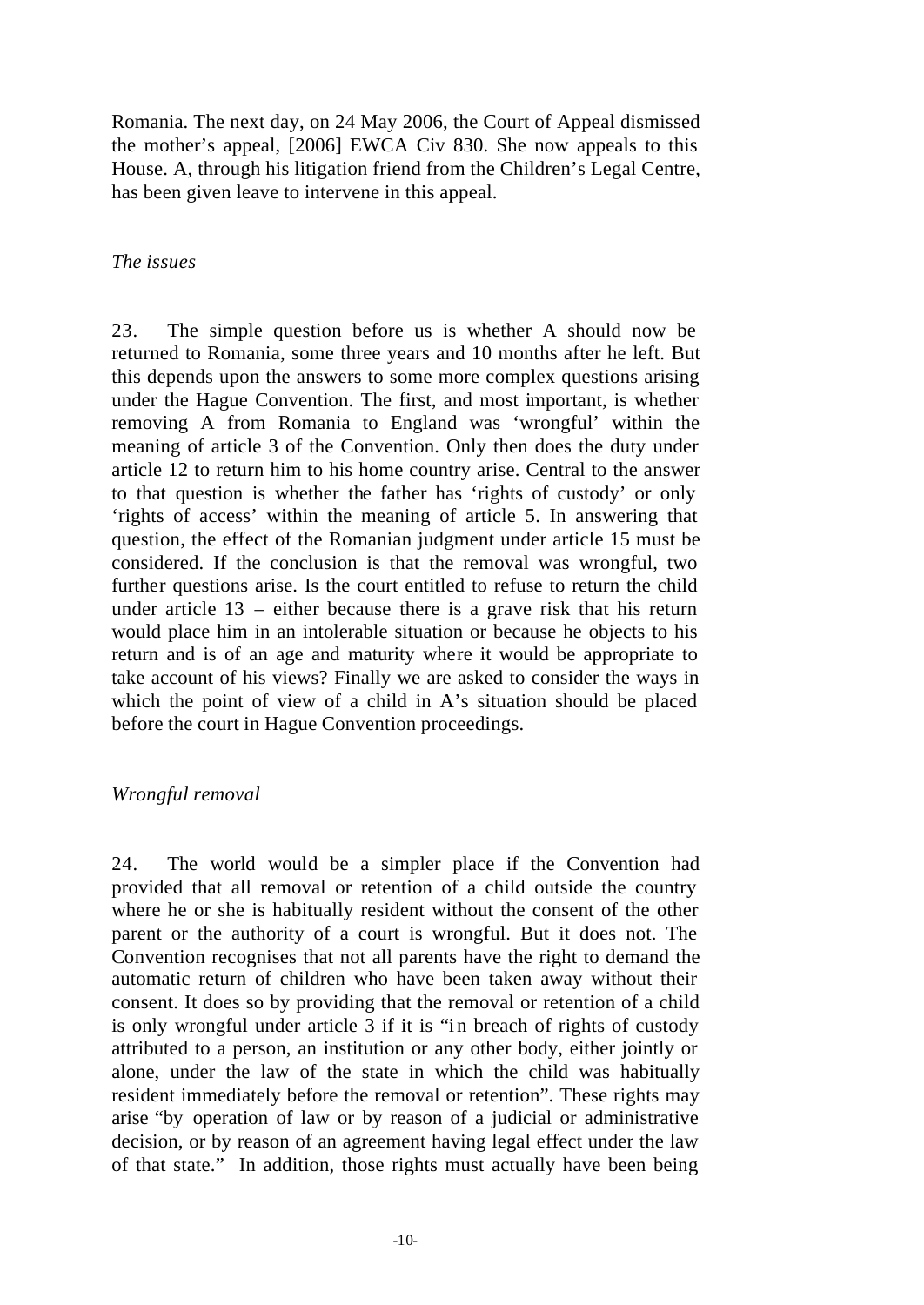exercised at the time (or would have been had it not been for the wrongful removal). Article 5(a) provides that "'rights of custody' shall include rights relating to the care of the person of the child and, in particular, the right to determine the child's place of residence".

25. The Convention also obliges, in article 21, the Central Authorities to assist a 'left behind' parent in realising his or her 'rights of access', not by securing summary return to the home country, but through promoting their peaceful enjoyment, removing obstacles to their exercise, and initiating or assisting the initiation of proceedings to protect them. Article 5(b) provides that "'rights of access' shall include the right to take a child for a limited period of time to a place other than the child's habitual residence". Thus it was envisaged that the right to have the child to stay away from his home might still amount to 'rights of access' rather than 'rights of custody'. It is quite clear from the Explanatory Report of Professor Elisa Pérez-Vera (April 1981) that the original parties to the Convention drew a deliberate distinction between rights of custody and rights of access and did not intend that mere rights of access should entitle a parent to demand the summary return of the child. As Professor Pérez-Vera pointed out, such an approach would ultimately lead to "the substitution of the holders of one type of right by those who held the other" (para 65).

26. Nevertheless it is common ground between all the parties to this case that they are not mutually exclusive concepts. A person may have both rights of access and rights of custody. The question is, do the rights possessed under the law of the home country by the parent who does not have the day to day care of the child amount to rights of custody or do they not? States' laws differ widely in how they look upon parental rights. They may regard the whole bundle of rights and responsibilities which the law attributes to parents as a cake which can be sliced up between the parents: one parent having the custody slice, with the package of rights which that entails, and the other having the access slice, with the different package of rights which that entails. This is by no means an unusual way of looking at the matter. Alternatively, the state may regard the whole bundle of parental rights and responsibilities as inhering, and continuing to inhere, in both parents save to the extent that they are removed or qualified by the necessary effect of a court order or an enforceable agreement between them. The expert evidence in this case demonstrates that there was serious academic debate in Romania about whether the law adopted the first or the second approach. In the event, the Romanian court adopted the former whereas the single joint expert adopted the latter.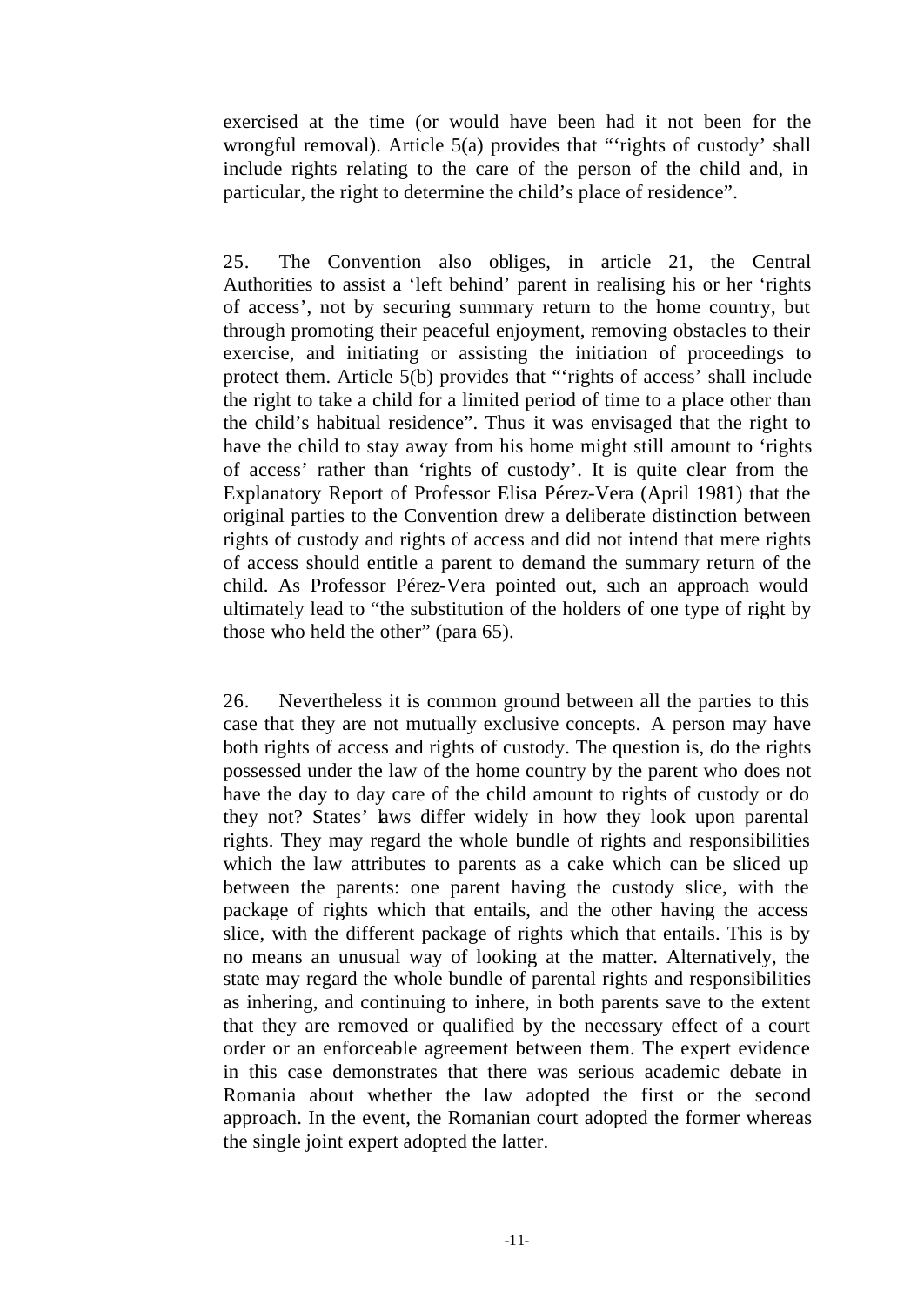27. As Professor Pérez-Vera points out, following a long established tradition of the Hague Conference, the Convention does not define the legal concepts used by it. However, article 5 does make clear the sense in which the concepts of custody and access rights are used, "since an incorrect interpretation of their meaning would risk compromising the Convention's objects" (para 83). Custody relates to the care of the child's person rather than his property. It is a narrower concept than that of 'protection of minors' used elsewhere. It may, however, be jointly held. Access includes the right to 'residential access' even across national boundaries.

28. In the absence of a supranational body to define and refine these autonomous terms, member states must strive for consistent practice – not in the content of their domestic laws but in the effect that they give to the particular features of one another's laws. As Lord Browne Wilkinson said in *In re H (Minors) (Abduction: Acquiescence)* [1998] AC 72, 87 (albeit in the context of the meaning to be given to 'acquiesced' in article 13(a) of the Convention):

"An international Convention, expressed in different languages and intended to apply to a wide range of differing legal systems, cannot be construed differently in different jurisdictions. The Convention must have the same meaning and effect under the laws of all contracting states."

In that case, therefore, English concepts and English law rules about the meaning of acquiescence could have no direct relevance to the interpretation of the Convention. We must be equally prepared to resist projecting the view taken in English law of the rights of parents onto the Convention concepts as they apply to the laws of other member states which may take a different view.

29. There is no problem when return is requested by the parent with the right to the day to day care of the child  $-$  or in English terms the parent with whom it has been determined that the child is to live. The problem is with the characterisation of the other parent's rights. If these amount to joint custody, there is equally no problem. The main debate has been over the effect of what are sometimes referred to as 'travel restrictions' – either a court order prohibiting the removal of the child from the home country or a 'right of veto' giving one parent, who may or may not also have rights of access, the right to insist that the other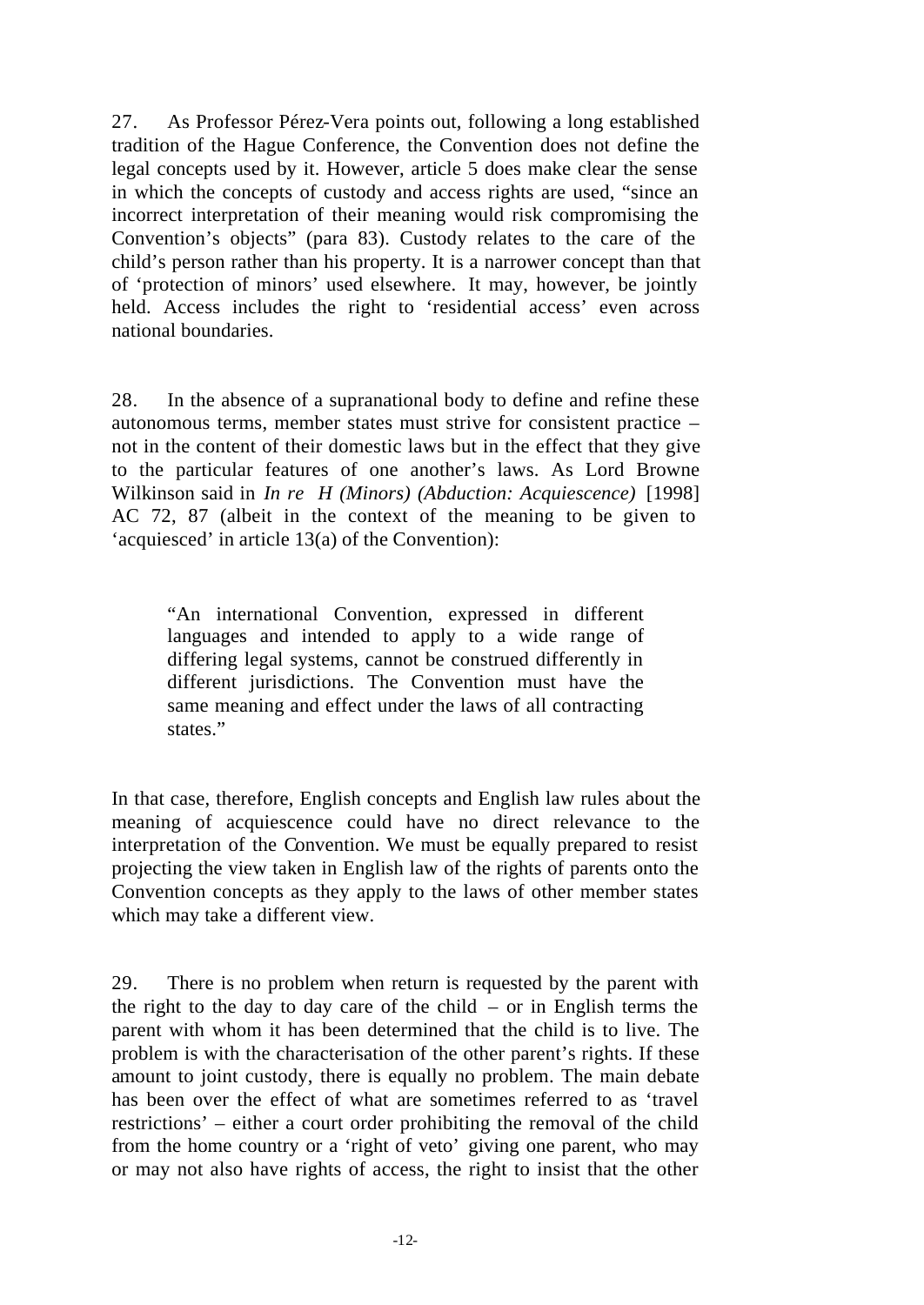parent does not remove the child from the home country without his or her consent or a court order.

30. The internal position in English and Scottish law is clear. Parents who share parental responsibility (that is all married parents and increasing numbers of unmarried parents) each have all the rights and responsibilities of parents. They retain those rights subject only to the practical limitations of any court order and can exercise them independently of one another unless this is inconsistent with a court order. While a residence order is in force, no person may remove the child from the United Kingdom without the written consent of each person with parental authority or the leave of a court (Children Act 1989, s 13(1)(b). In England, the person with the benefit of the residence order may remove the child for less than one month: s 13(2)). Even if there is no residence order, it is a criminal offence for a parent to remove a child from the United Kingdom without the consent of each person with parental responsibility or the leave of a court (Child Abduction Act 1984, ss 1 and 6; in England with the one month exception for people with the benefit of a residence order).

31. But the mere fact that English and Scottish parents enjoy such rights of veto does not of itself mean that they enjoy 'rights of custody' within the meaning of the Convention. Hitherto, however, both in England and Scotland, the courts have regarded travel restrictions as giving rise to rights of custody. As long ago as *C v C (Abduction: Rights of Custody)* [1989] 1 WLR 654, the Court of Appeal held that a court order prohibiting either parent from removing a child from Australia without the other's consent gave the other parent rights of custody under the Convention. Lord Donaldson MR observed, at p 664, that the right to determine the child's place of residence "may be specific - the right to decide that it shall live at a particular address or it may be general, eg 'within the Commonwealth of Australia'". In *In re W; In re B (Child Abduction: Unmarried Father)* [1998] 2 FLR 146, I applied the same approach to rights of veto arising by operation of law. Both cases were relied upon by the Inner House of the Court of Session in *J, Petitioner*  [2005] CSIH 36, 2005 GWD 15-251, where it was held that the right of veto enjoyed, by virtue of section 2(3) and (6) of the Children (Scotland) Act 1995, by a parent with the right to contact amounted to 'rights of custody' under the Convention.

32. Mr James Turner QC, on behalf of the mother, has questioned whether a mere right of veto should amount to 'rights of custody'. The reasoning is simple. If rights of custody 'shall include' the right to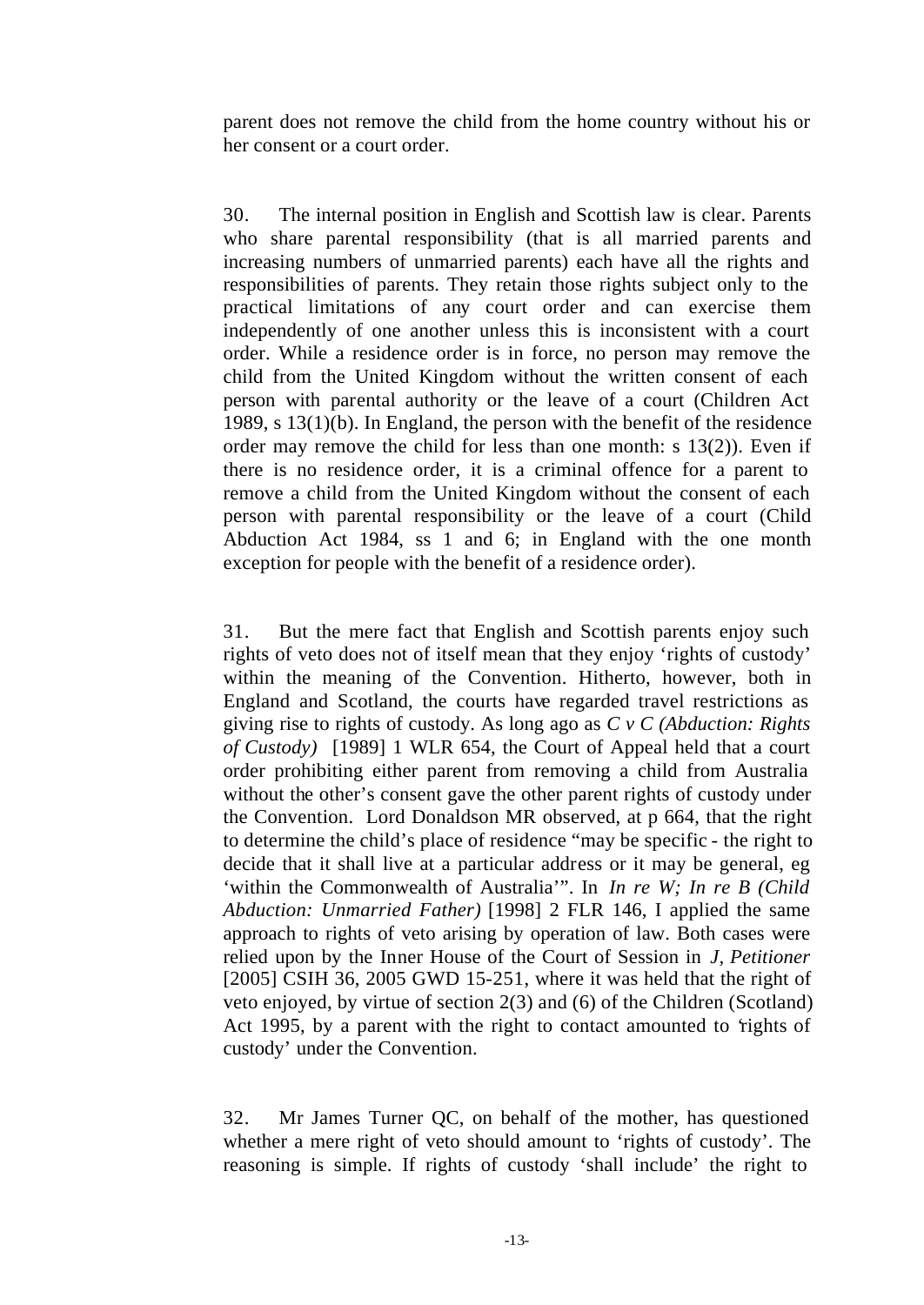determine the child's place of residence, it is not enough that they include the right to determine for the time being the country where the child lives - it must mean the right to determine where the child actually lives. The Convention envisages a compendium of more than one right. Furthermore, the purpose of the right to determine the country where the child lives is simply to facilitate the exercise of the right of access – and that does not attract the right to demand summary return to the home country. Indeed, a person possessing a right of veto may have no access rights at all; whereas a person having access rights may have no veto right. It would be surprising if a parent who enjoyed a close and continuing relationship with his child might have no rights of custody whereas a parent who has not seen his child for years might do so.

33. Mr Turner is able to cite other jurisdictions in the common law world which have taken this view. In 2000, in *Croll v Croll* 229 F 3d 133, a majority of the United States Court of Appeals for the Second Circuit held that a ne exeat clause in a Hong Kong custody agreement giving custody, care and control to the mother did not give rights of custody to the father. That decision was followed in 2002 by the Court of Appeals for the Ninth Circuit in *Gonzalez v Gutierrez* 311 F 3d 942; and in 2003 by the Court of Appeals for the Fourth Circuit in *Fawcett v McRoberts* 326 F 3d 491 (referred to without comment but distinguished in 2006 in *Bader v Kramer* 445 F 3d 346). The majority in *Croll* relied on the deliberate distinction drawn in the Convention between rights of custody and rights of access, the lack of international consensus on the issue, and the published views of Professor A E Anton, chair of the Hague Conference Commission which had drafted the Convention at (1981) 30 ICLQ 537, 546.

34. The majority in *Croll* were able to point to two decisions in the Supreme Court of Canada to demonstrate a lack of international consensus. In *Thomson v Thomson* [1994] 3 SCR 551, the court had held that removal in breach of a ne exeat clause in an interim custody order was in breach of rights of custody held by the court, in order to preserve its jurisdiction to make a final determination, but expressed the view that such a clause in a final order would not give the other parent rights of custody. In *DS v VW* [1996] 2 SCR 108, *Thomson* was relied upon a fortiori where any prohibition upon removal had been implicit in the custody order made in the United States.

35. However, in 2004 the United States Court of Appeals for the Eleventh Circuit in *Furnes v Reeves* 362 F 3d 702 rejected the reasoning of the majority in *Croll v Croll* in preference for the dissenting views of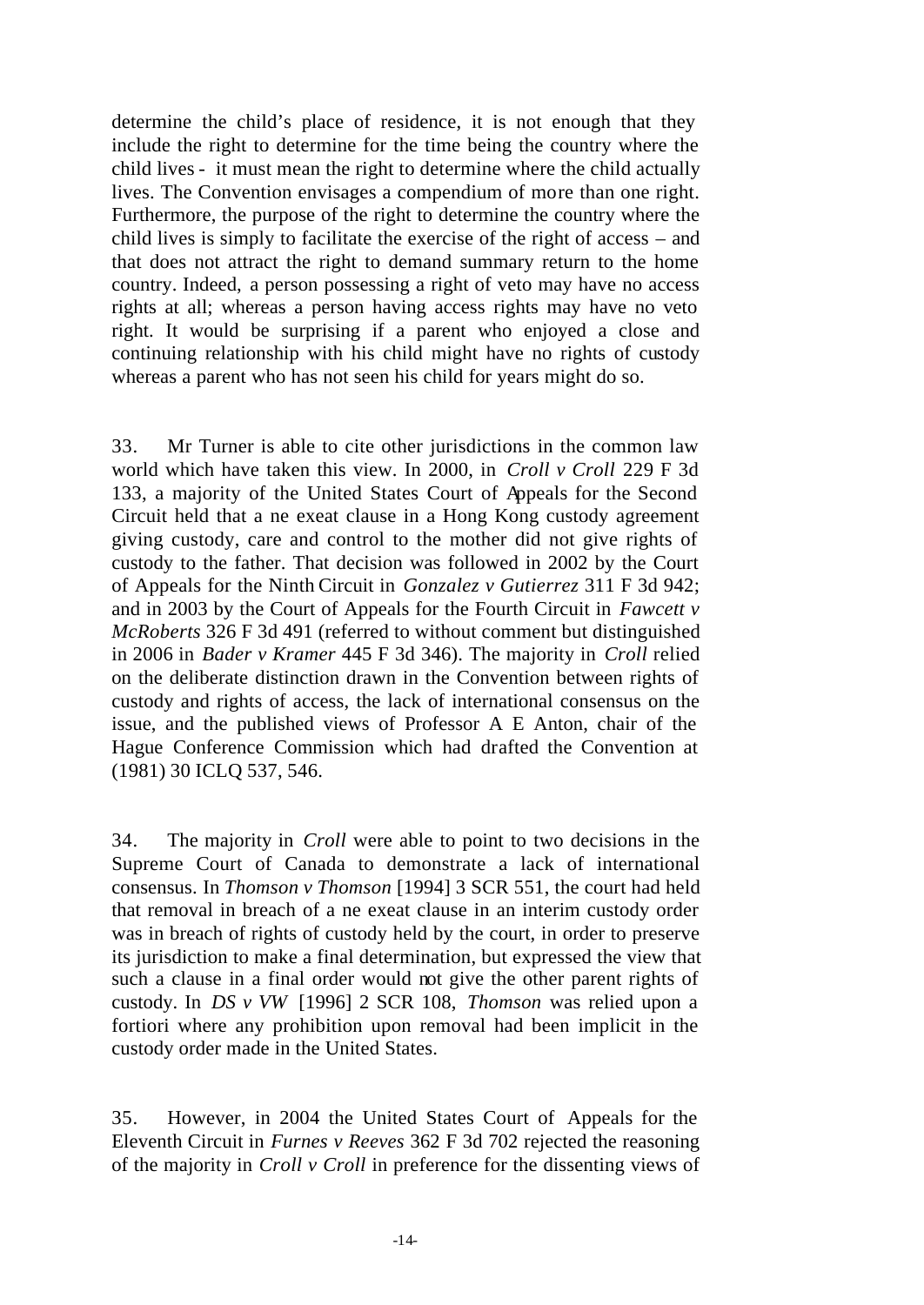Sotomayor CJ. They pointed out that to order return of the child did not convert the other parent's rights of access into rights of custody, because there was no obligation to return the child to that other parent. The object was to maintain the status quo and the jurisdiction of the home country over any disputes. The observations in both Canadian cases were obiter. Apart from them, known opinion elsewhere in the common law world was united. Thus the full court of the Family Court of Australia, in *JR v MR*, 22 May 1991, had followed the English decision in *C v C* [1998] 1 WLR 654, as did Lindenmayer J at first instance in *Director General, Department of Families, Youth and Community Care v Hobbs* [1999] FamCA 2059. The Constitutional Court of South Africa had reached the same result in *Sonderup v Tondelli* (2001) (1) SA 1171 (CC). The Israeli High Court, in *Foxman v Foxman* in 1992 had also held that rights of custody should include cases where parental consent is required to remove the child from the country of residence. To these might have been added New Zealand, which has gone further still and held that rights of access can in themselves amount to 'rights of custody': *G v B* [1995] NZFLR 49; *D v C* [1999] NZFLR 97; see also *Hunter v Murrow (Abduction: Rights of Custody)* [2005] EWCA Civ 976; [2005] 2 FLR 1119 (para 42 below).

36. I acknowledge the force of Mr Turner's argument, especially when viewed against the original paradigm case of abduction by a noncustodial parent from the custodial primary carer. It is also the case that some parents who possess a right of veto have in fact very limited contact - if any - with their children, so that to force a child to return to the home country simply for the sake of obtaining permission to leave which will almost certainly be granted seems heavy handed. But the circumstances of families are infinitely various. It is an object of the Convention to enable such decisions to be taken in the courts of the home country where those circumstances can (in most cases) better be investigated and evaluated. It is not for the courts of the requested state to start making value judgments about the merits of the case, save to the very limited extent that the Convention permits this. As far as the Convention is concerned, a person either has rights of custody or he does not - the quality of his relationship with the child is not in point. It would, at the very least, be an odd result if a Convention designed to secure the summary return of children wrongfully removed from their home countries were not to result in the return of children whose removal had clearly been in breach of the laws, court orders or enforceable agreements in the home country.

37. Therefore, in common with the understanding of the English and Scottish courts hitherto, and with what appears to be the majority of the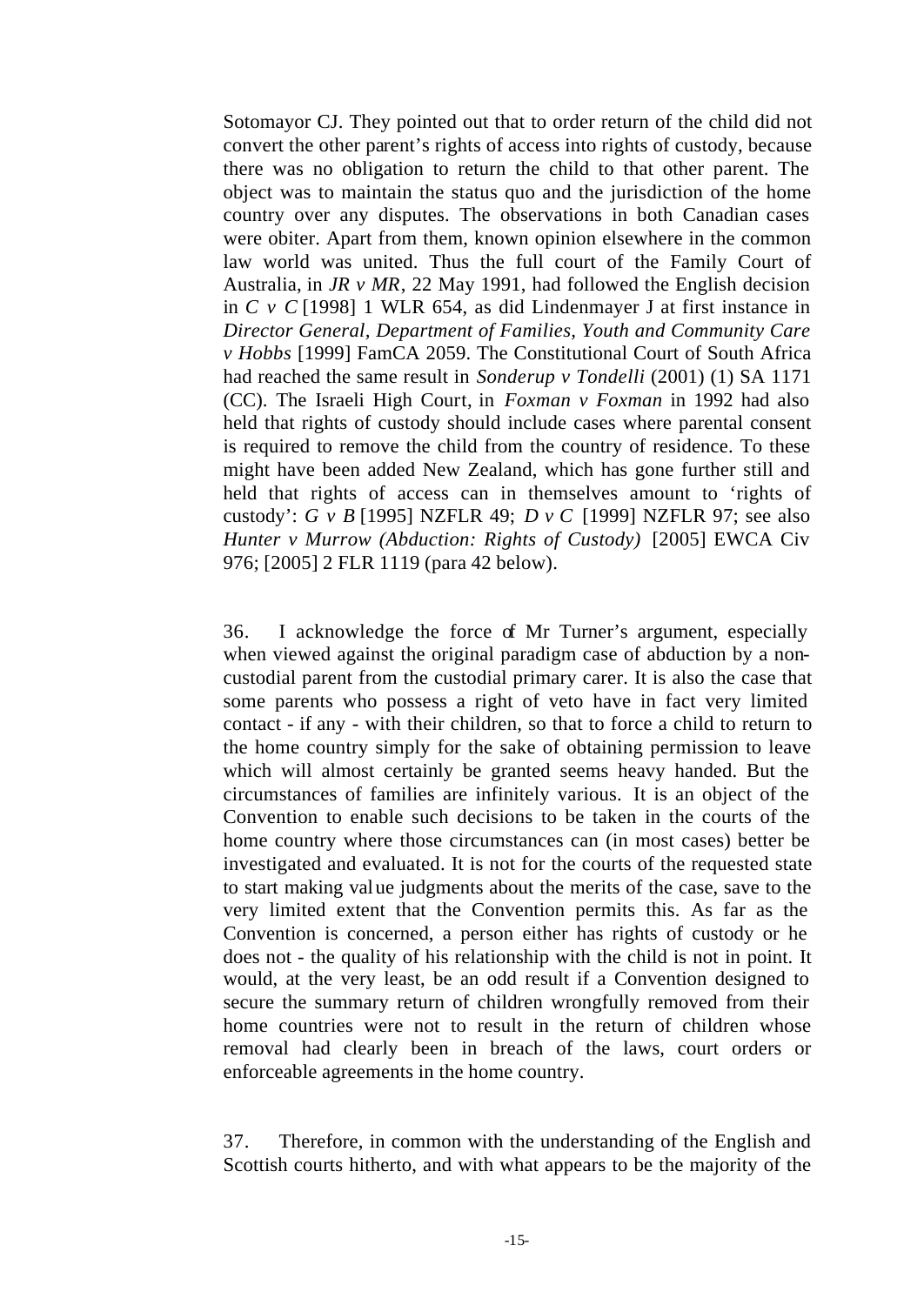common law world, I would hold that a right of veto does amount to "rights of custody" within the meaning of article 5(a). I see no good reason to distinguish the court's right of veto, which was recognised as "rights of custody" by this House in *In re H (A Minor)(Abduction: Rights of Custody*) [2000] 2 AC 291, from a parental right of veto, whether the latter arises by court order, agreement or operation of law.

38. I would not, however, go so far as to say that a parent's potential right of veto could amount to "rights of custody". In other words, if all that the other parent has is the right to go to court and ask for an order about some aspect of the child's upbringing, including relocation abroad, this should not amount to "rights of custody". To hold otherwise would be to remove the distinction between "rights of custody" and "rights of access" altogether. It would be also inconsistent with the decision of this House in *In re J (A Minor) (Abduction: Custody Rights)*  [1990] 2 AC 562. There an unmarried father had no parental rights or responsibility unless and until a court gave him some; but he did, of course, have the right to go to court to seek such an order. This was held not to amount to "rights of custody" within the meaning of article 5(a). Nor could a subsequent order grant him such rights if by then the child's habitual residence had been changed.

#### *Article 15*

39. Article 3 makes it quite clear that, however wrongful the removal might be in the eyes of the English or Scottish laws of parental responsibility, what matters is whether it is "in breach of rights of custody attributed to a person . . . under the law of the state in which the child was habitually resident immediately before . . ." Plainly, therefore, the first question is "what rights does that person have under the law of the home country?" The second question is, "are those rights 'rights of custody' within the meaning of the Convention?" What is the court in a requested state to do if uncertain of the answers? Article 15 contemplates that it may seek a determination from the authorities of the requesting state:

"The judicial or administrative authorities of a contracting state may, prior to the making of an order for the return of the child, request that the applicant obtain from the authorities of the state of the habitual residence of the child a decision or other determination that the removal or retention was wrongful within the meaning of article 3 of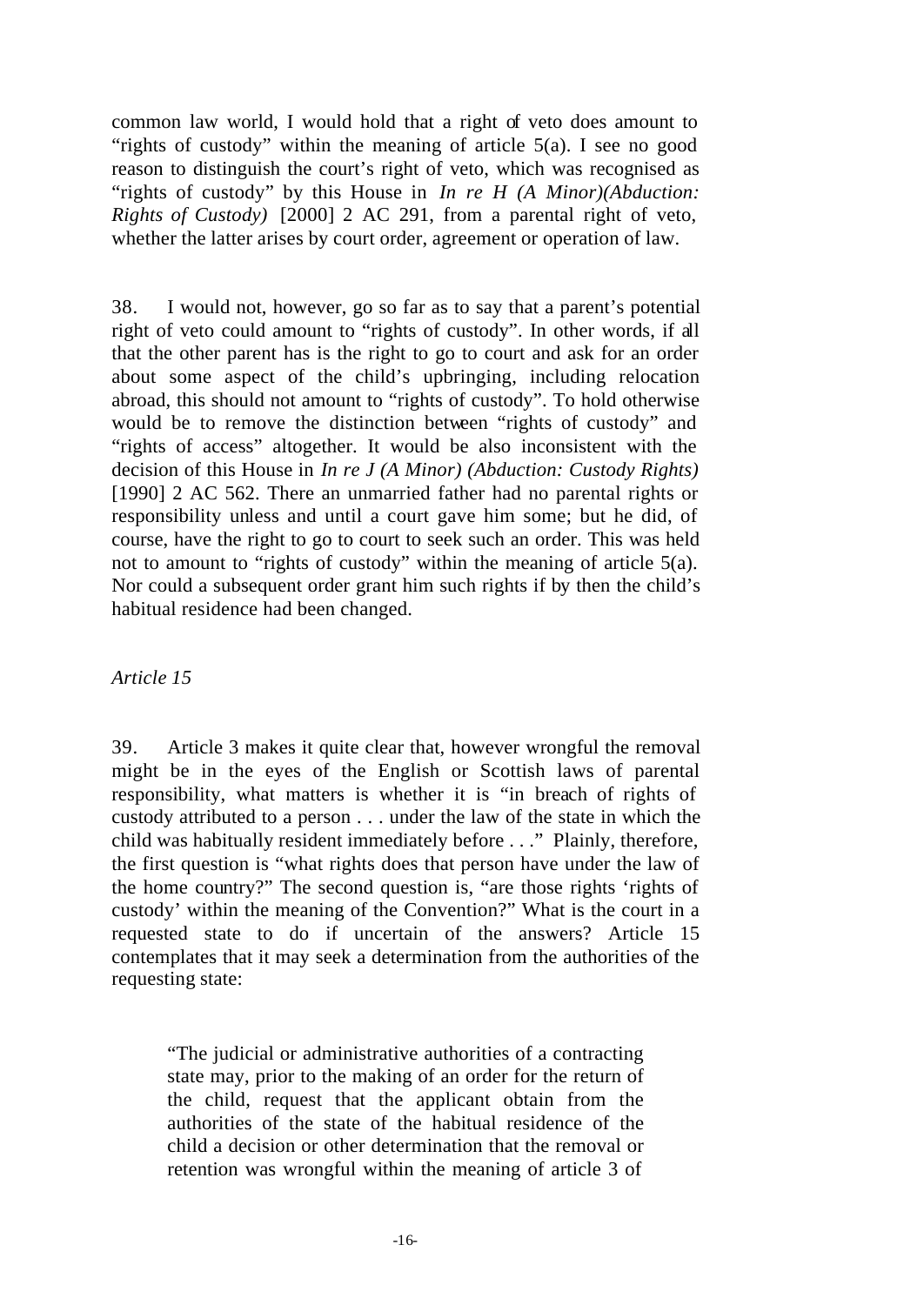the Convention, where such decision or determination may be obtained in that state. The central authorities of the contracting states shall so far as practicable assist applicants to obtain such a decision or determination."

The last sentence indicates that this is something other than the assertion or certificate of the central authority (cf the certificate as to the law of the requesting state which, under article 8, sometimes accompanies a request from one central authority to another). It is a determination by the authorities having the power within the requesting state to make authoritative decisions relating to rights over children (see Professor Pérez-Vera, *op cit*, para 86). The reference to "administrative authorities" caters for those states in which some decisions about children are entrusted to bodies which are more administrative than judicial in character (see *ibid*, para 44).

40. In this case, being unable to decide between the competing experts, the judge requested the father to obtain an article 15 decision. The mother challenged the jurisdiction of the Romanian court of first instance which concluded that it did not have jurisdiction. The father appealed. The Court of (First) Appeal held that the first instance court had been wrong to refuse jurisdiction but that the father's rights did not amount to rights of custody for the purposes of article 3 of the Convention. The father launched a further appeal. In a fully reasoned judgment, the final Court of Appeal in Bucharest upheld the first Appeal Court's decision. It held that the equality of rights enjoyed by parents before their divorce is subject to exceptions. On divorce, the court is obliged to award custody to one or the other. The parent with custody shall exercise parental rights and fulfil parental duties. The parent without custody keeps his right to have personal contact with the child and to watch over his upbringing, education and professional training. The effect of divorce is to divide the bundle of rights between the parents. The agreement of the non-custodial parent is only required to certain specified measures – adoption and the loss or re-acquisition of Romanian citizenship. Otherwise, the divorced non-custodial parent does not have a right of veto of measures taken by the custodial parent relating to the child's person. His right to "watch over" is not a right to direct. Law 272/2004, which came into effect on 1 January 2005, requiring both parents to give their consent to the removal of a child from Romania, was not retrospective in its effect. Not surprisingly, therefore, the Bucharest Court of Appeal concluded that the removal of the child in December 2002 had not been wrongful. (It is perhaps worth noting that, according to a note provided by the Romanian Ministry of Justice, the Romanian central authority had originally taken the same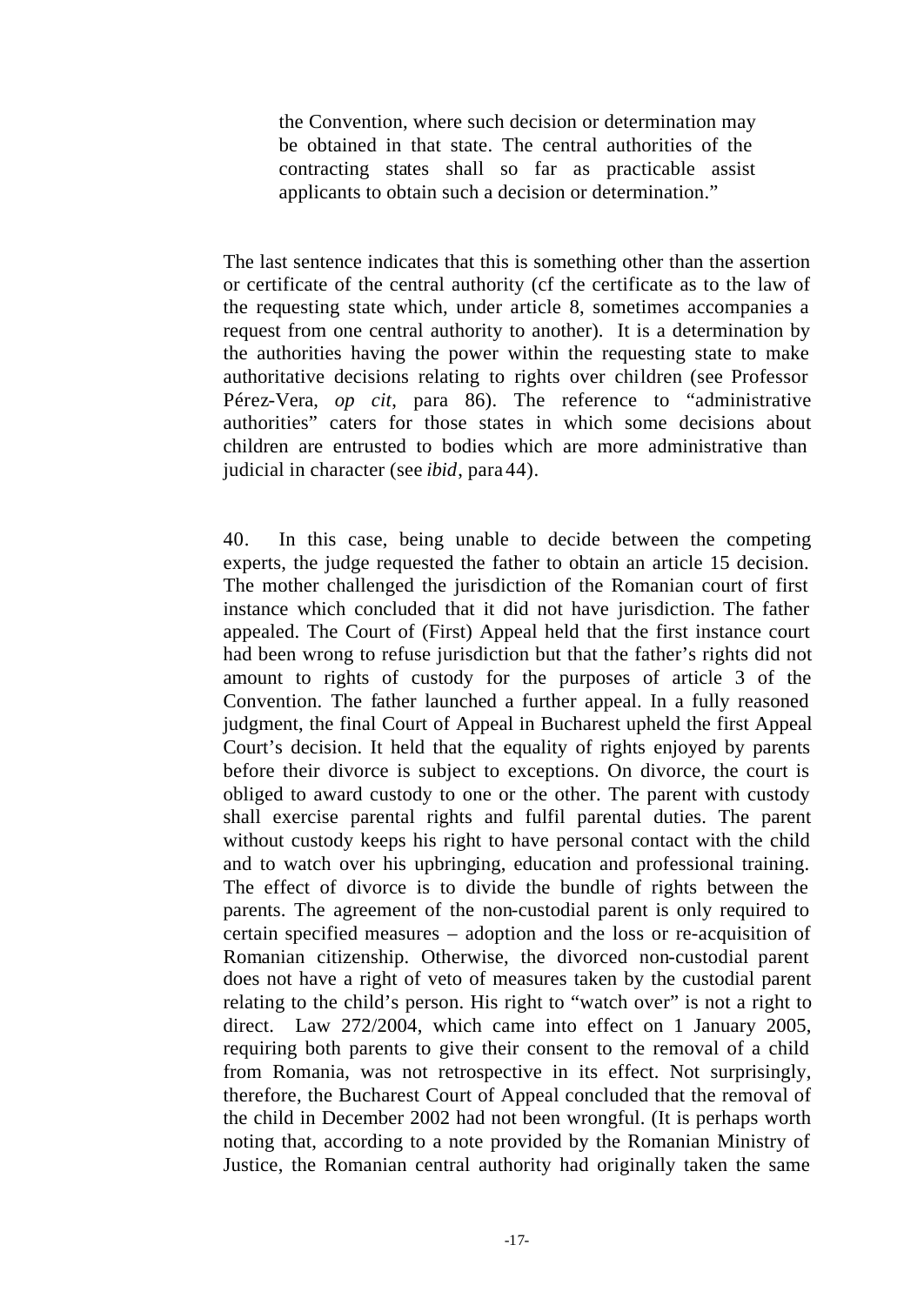view of the father's rights as eventually did the Bucharest court and declined to transmit the father's request. It only did so after the father had launched proceedings here.)

41. How then should the courts of the requested state respond to such a determination? Most certainly not as they did in this case. Having received a determination, binding between the parties, in the final court of the requesting state, the English High Court proceeded in effect to allow the father to challenge that ruling by adducing fresh expert evidence. The fact that the expert was jointly instructed does not cure the vice. This was a question on which there were known to be two views. The vice is that he was asked at all; and furthermore that he was asked to answer questions about the rights which the father enjoyed under Romanian law. The fact that a first instance court in Romania had reached a different conclusion in another case shortly before this decision (the *Rada case*) is not a sufficient reason for an English court to query the decision of the final Court of Appeal in Romania in the instant case. The ultimate result was that the English trial judge took a different view from the view taken in Romania. She ordered the return of the child to a country whose courts had authoritatively ruled that the mother was within her rights to remove the child to live in this country.

42. How could this have happened? On 28 July 2005, the Court of Appeal handed down its decision in *Hunter v Murrow (Abduction: Rights of Custody)* [2005] 2 FLR 1119. The English court had made an article 15 request to the New Zealand court concerning a child whose unmarried parents had separated before he was born and had never lived together, although father and child had had considerable contact by informal agreement with the mother. It appears that the father had neither parent al responsibility nor rights of veto. Nevertheless, the New Zealand court held that the access which the father had enjoyed by virtue of the agreement with the mother amounted to 'rights of custody' for the purpose of the Convention. As the researches of counsel demonstrated, this takes the concept of 'rights of custody' further than it has been taken in other common law jurisdictions.

43. The Court of Appeal declined to accept that ruling. But their reasoning is important. They did not challenge the ruling as to the content of the father's rights in New Zealand law. They merely challenged the characterisation of those rights as rights of custody for Convention purposes. This was on the basis, long established in the English application of the Convention, that rights of custody are to be distinguished from mere rights of access: see, most recently, *In re V-B*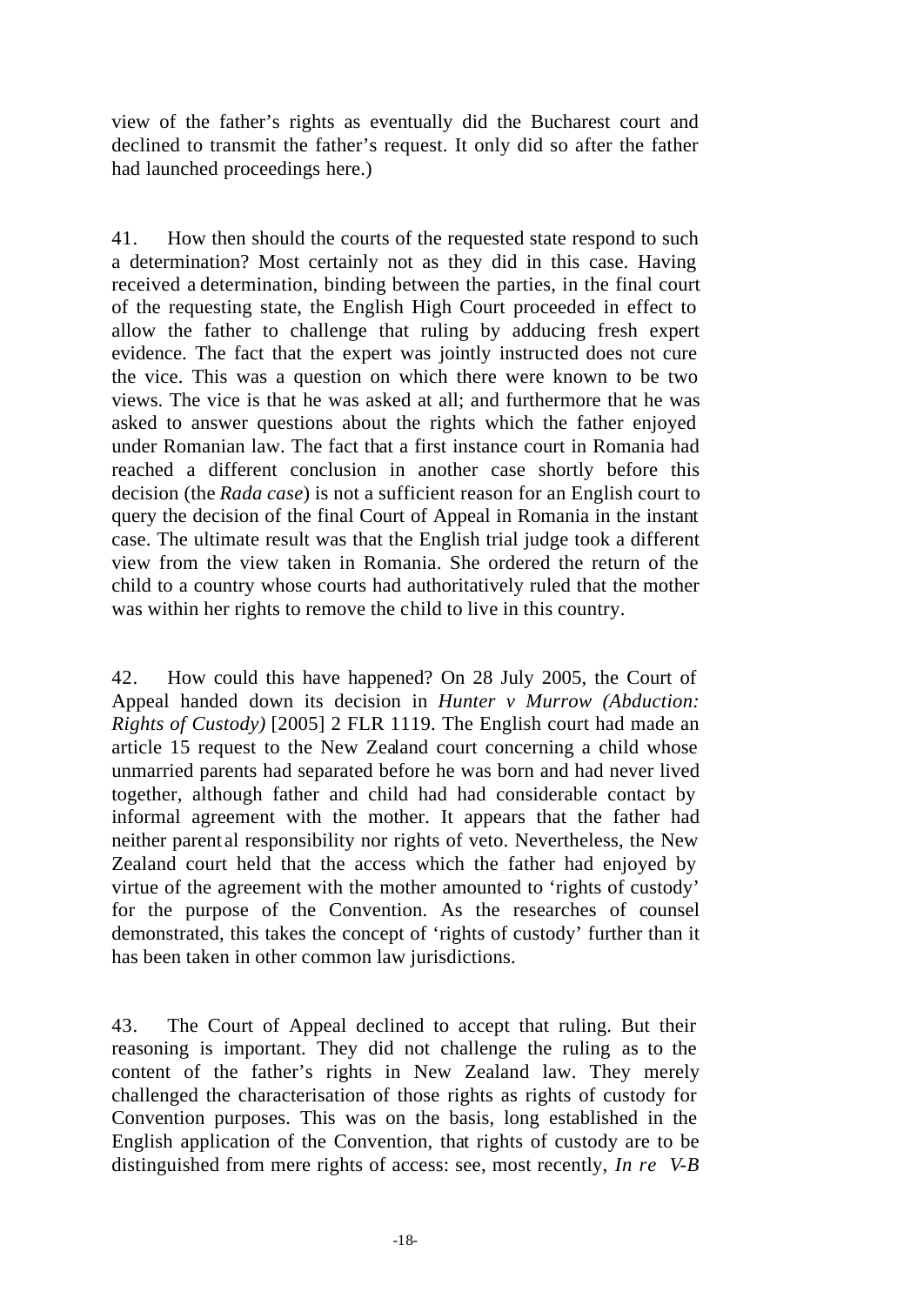*(Abduction: Custody Rights)* [1999] 2 FLR 192 and *In re P (Abduction: Custody Rights)* [2004] EWCA Civ 971; [2005] Fam 293. *Hunter v Murrow* afforded no warrant at all for allowing the father to challenge the Romanian court's decision as to the content of his rights under Romanian law. Save in exceptional circumstances, for example where the ruling has been obtained by fraud or in breach of the rules of natural justice, it must be conclusive as to the parties' rights under the law of the requesting state.

44. Indeed, article 15 might be thought to go further. The foreign court is asked to rule on whether the removal is wrongful in Convention terms. The Court of Appeal relied upon the decision of this House in *In re J* (para 38 above), the authority cited by Lowe, Everall and Nicholls, *International Movement of Children* (2004), para 15.9, in support of their proposition that "a declaration made under article 15 can be no more than persuasive, and cannot bind the parties or the authorities of the requested state, who will accept as much or as little of the judgment as they choose." But *In re J* was not an article 15 case. It is one thing to fail to give effect to a foreign custody order which is not binding upon the courts of this country. It is another thing to fail to give effect to a ruling, which the courts of this country have themselves requested, as to the content and effect of foreign law. Given, however, that the Convention terms have an autonomous meaning, it is possible to contemplate the possibility that the foreign court's characterisation of the effect of its domestic law in Convention terms is mistaken. We are here concerned, not with domestic law, but with the effect given domestically to autonomous terms in an international treaty which are meant to be applied consistently by all member states. We, just as much as they, are bound by Lord Steyn's injunction, in the context of the Refugee Convention, in *R v Secretary of State for the Home Department, Ex p Adan* [2001] 2 AC 477, 517:

"In practice it is left to national courts, faced with a material disagreement on an issue of interpretation, to resolve it. But in doing so it must search, untrammelled by notions of its national legal culture, for the true autonomous and international meaning of the treaty. And there can only be one true meaning."

The foreign court is much better placed than the English to understand the true meaning and effect of its own laws in Convention terms. Only if its characterisation of the parent's rights is clearly out of line with the international understanding of the Convention's terms, as may well have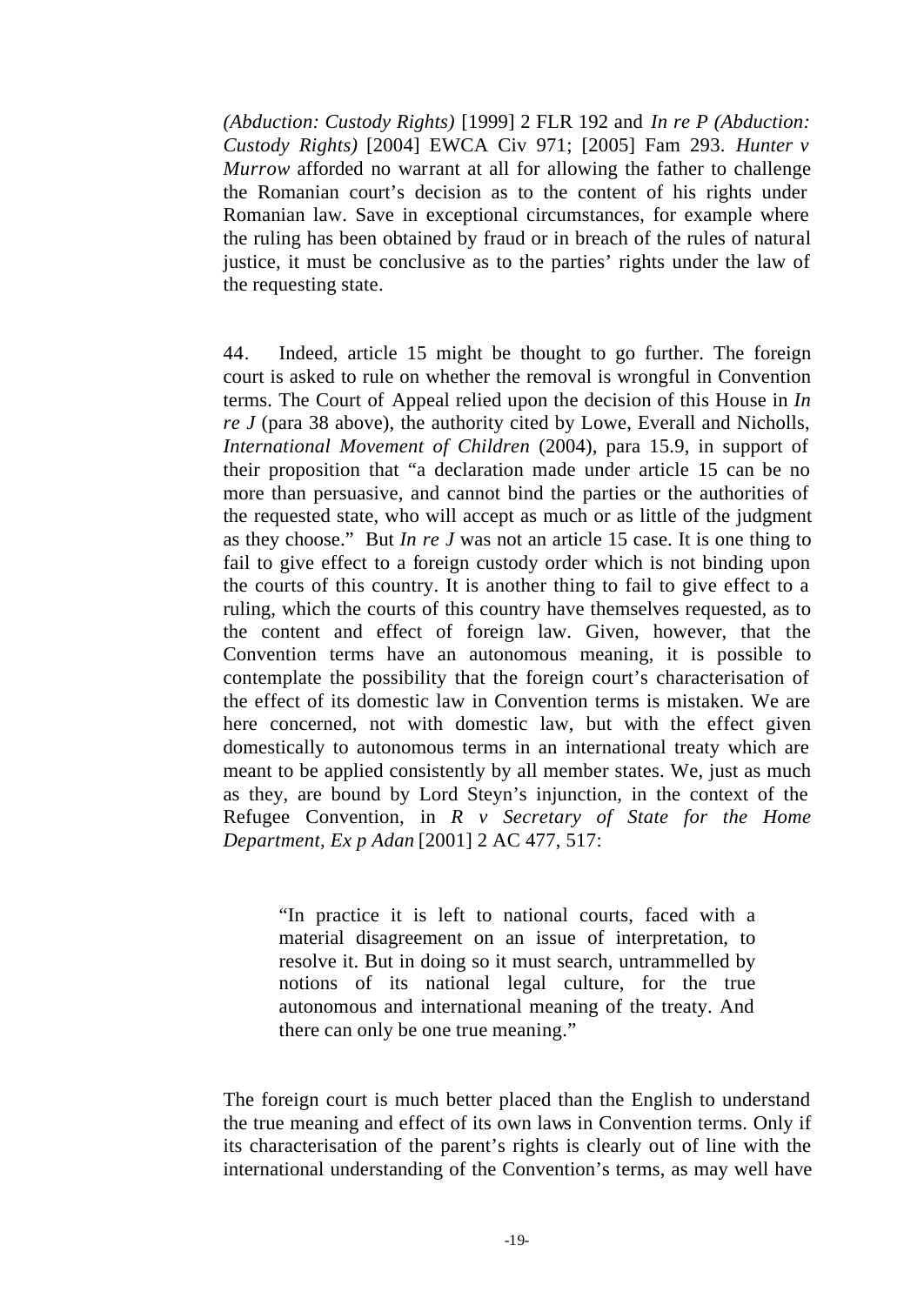been the case in *Hunter v Murrow*, should the court in the requested state decline to follow it.

45. While ultimately, therefore, the decision is one for the courts of the requested state, those courts must attach considerable weight to the authoritative decision of the requesting state on both issues. I do not share the view of the Court of Appeal that article 15 would be more useful were it directed solely to ascertaining rights under the domestic law of the requesting state. It could with advantage draw a clearer distinction between the two issues. The reasons for rejecting a determination of the first issue will be different from the reasons for rejecting a determination on the second. But we still have something to learn from the requesting state's characterisation of the position.

46. Perhaps one day, the problem will disappear. All member states will accord equal parental responsibility to all parents, with universal rights of veto, and all will regard these as rights of custody. There is a general trend towards shared parental authority - and even shared parenting - after separation and divorce, but it is not universal. It is not so very long ago that the law of this country was very different. Particularly when a country first accedes to the Convention, it may be useful in cases of doubt to obtain an authoritative ruling on the content and effect of their law. It is in their interests, and those of the applicant, that this be obtained as quickly as possible. It is sad that it took so long in this case, but the Romanian authorities must be mystified indeed that the English courts have ordered the return to Romania of a child whose removal the Romanian final court of appeal has authoritatively and irrevocably determined was not wrongful.

47. For these reasons, essentially the same as those of my noble and learned friends, Lord Hope of Craighead, Lord Carswell and Lord Brown of Eaton-under-Heywood, I would allow this appeal and dismiss the proceedings, on the ground that the father did not have "rights of custody" for the purpose of the Hague Convention when A was removed to this country in December 2002, that accordingly the removal was not wrongful, and that no obligation to return the child arises under article 12 of the Convention. That is all that need be said to dispose of this appeal. But many other matters have been canvassed before us and some require comment.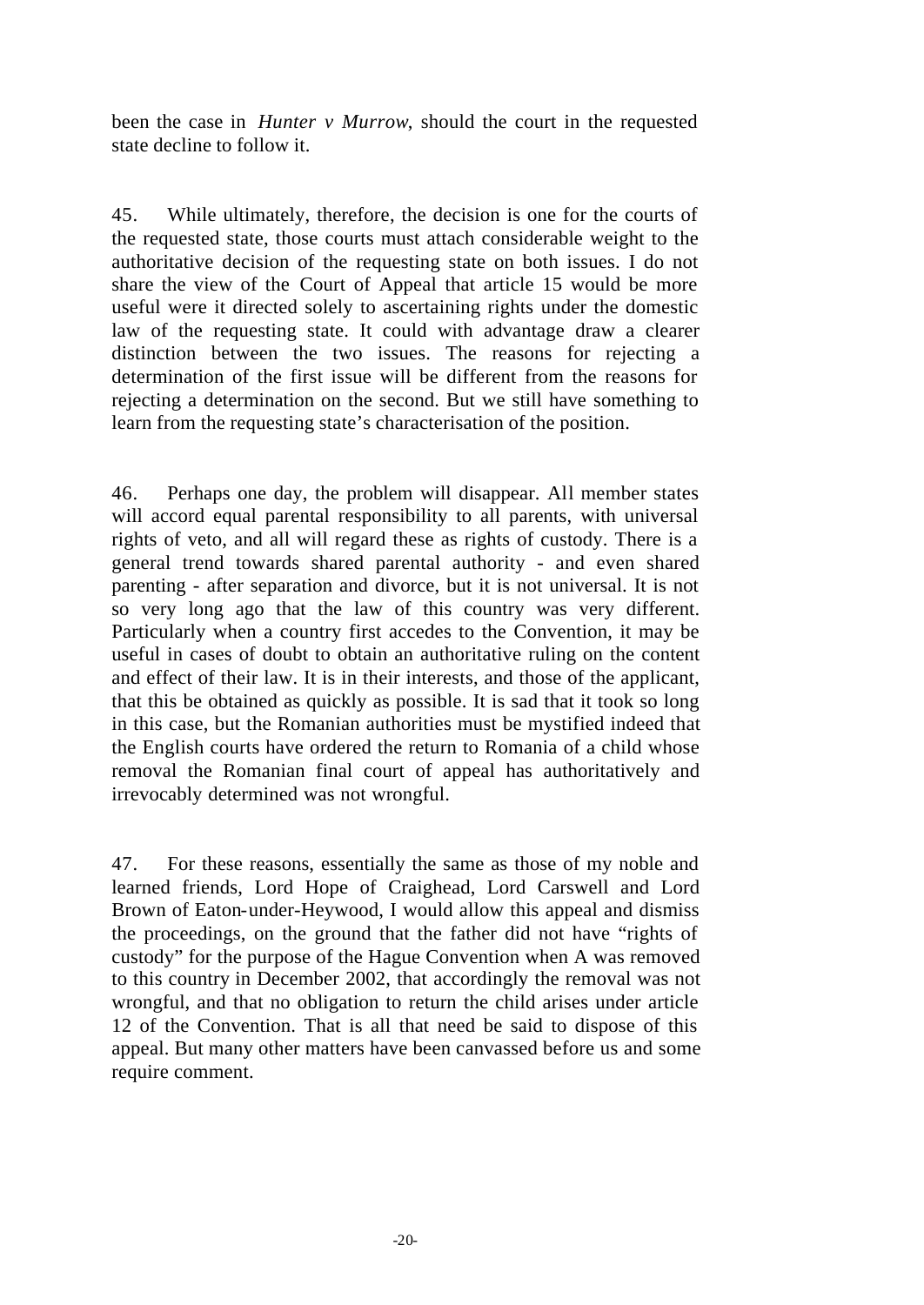#### *Resisting return*

48. The whole object of the Convention is to secure the swift return of children wrongfully removed from their home country, not only so that they can return to the place which is properly their 'home', but also so that any dispute about where they should live in the future can be decided in the courts of their home country, according to the laws of their home country and in accordance with the evidence which will mostly be there rather than in the country to which they have been removed. That object is negated in a case such as this where the application is not determined by the requested State until the child has been here for more than three years.

49. Article 12 of the Convention caters for delay in making the application for return. If an application is launched more than 12 months after the wrongful removal or retention, the child is nevertheless to be returned "unless it is demonstrated that the child is now settled in its [sic] new environment". The choice of the date of application rather than the date of decision is deliberate: the left behind parent should not suffer for the failings of the competent authorities (see Professor Pérez-Vera, *op cit,* para 108). It is not possible, therefore, to argue that cases such as this fall outside the Convention altogether.

50. Nevertheless, article 13 provides that there are circumstances in which the authorities of the requested state are not bound to order the return of the child. These are (a) where whoever had rights of custody was not actually exercising them at the time or had consented to or later acquiesced in the child's removal or retention; or (b) "there is a grave risk that his or her return would expose the child to physical or psychological harm or otherwise place the child in an intolerable situation." Article 13 also provides that the judicial or administrative authority may refuse to return the child "if it finds that the child objects to being returned and has attained an age and degree of maturity at which it is appropriate to take account of its [sic] views".

51. It is obvious, as Professor Pérez-Vera points out, that these limitations on the duty to return must be restrictively applied if the object of the Convention is not to be defeated (*op cit*, para 34). The authorities of the requested state are not to conduct their own investigation and evaluation of what will be best for the child. There is a particular risk that an expansive application of article 13(b), which focuses on the situation of the child, could lead to this result. Nevertheless, there must be circumstances in which a summary return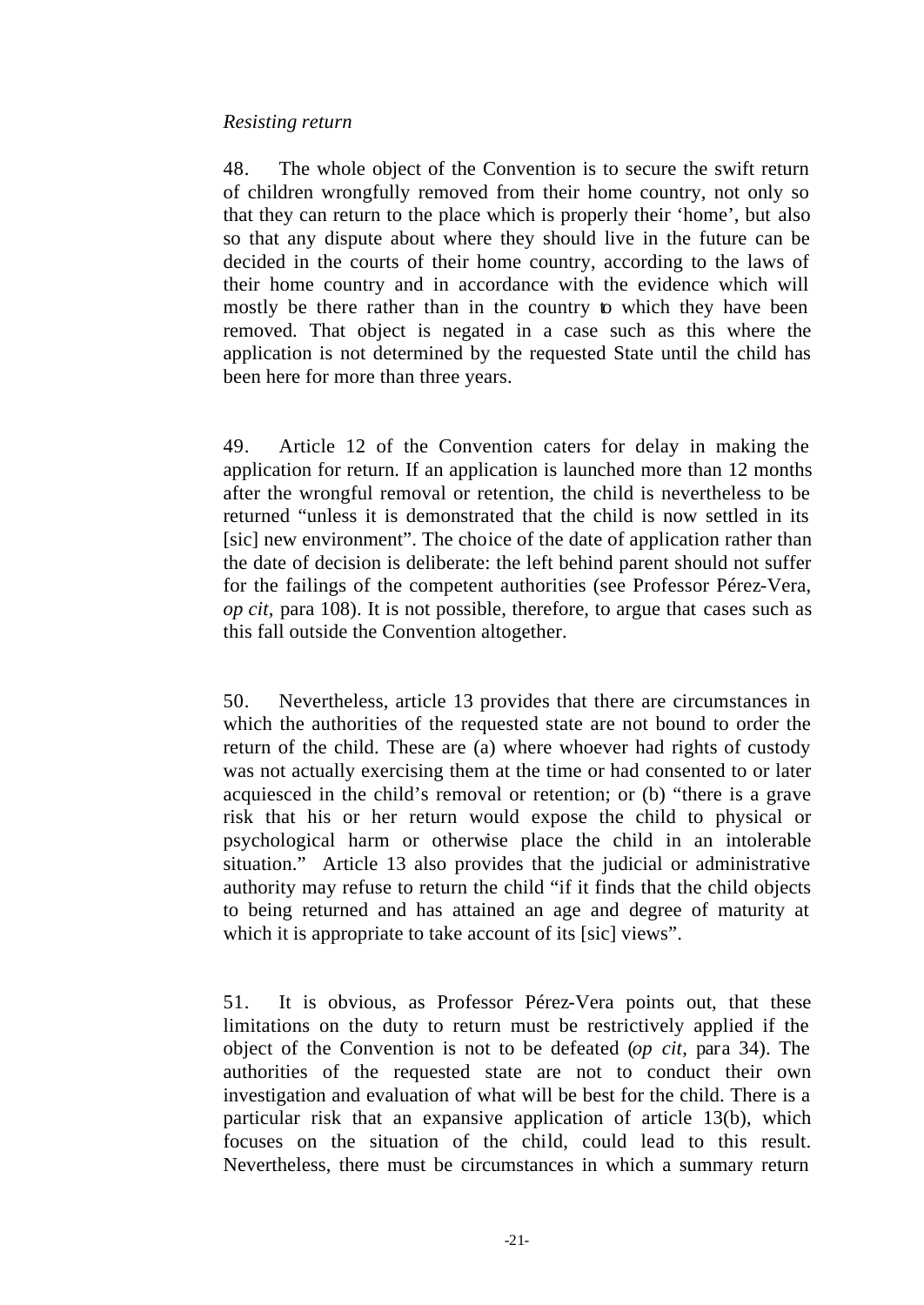would be so inimical to the interests of the particular child that it would also be contrary to the object of the Convention to require it. A restrictive application of article 13 does not mean that it should never be applied at all.

52. In this case, it is argued that the delay has been such that the return of this child to Romania would place him in an intolerable situation. "Intolerable" is a strong word, but when applied to a child must mean "a situation which this particular child in these particular circumstances should not be expected to tolerate". It is, as article 13(b) makes clear, the return to the requesting state, rather than the enforced removal from the requested state, which must have this effect. Thus the English courts have sought to avoid placing the child in an intolerable situation by extracting undertakings from the applicant as to the conditions in which the child will live when he returns and by relying on the courts of the requesting State to protect him once he is there. In many cases this will be sufficient. But once again, the fact that this will usually be sufficient to avoid the risk does not mean that it will invariably be so. In Hague Convention cases within the European Union, article 11.4 of the Brussels II Revised Regulation (Council Regulation (EC) No 2201/2003) expressly provides that a court cannot refuse to return a child on the basis of Article 13(b) "if it is established that adequate arrangements have been made to secure the protection of the child after his or her return". Thus it has to be shown that those arrangements will be effective to secure the protection of the child. With the best will in the world, this will not always be the case. No-one intended that an instrument designed to secure the protection of children from the harmful effects of international child abduction should itself be turned into an instrument of harm.

53. In this context, a delay of this magnitude in securing the return of the child must be one of the factors in deciding whether his summary return, without any investigation of the facts, will place him in a situation which he should not be expected to have to tolerate. He is not responsible for the passage of time. But the passage of time has contributed to a situation in which he is adamantly opposed to returning to Romania. As reported by the very experienced CAFCASS officer, these views are "authentically his own". They are confirmed by the very experienced solicitor who now acts for him. It is not simply that he is settled here within the meaning of article 12. He has spent nearly half his life here and has no life that he can recall in Romania. While the father has offered certain undertakings about his life there, it is quite clear that the father intends to oppose his return to the country which he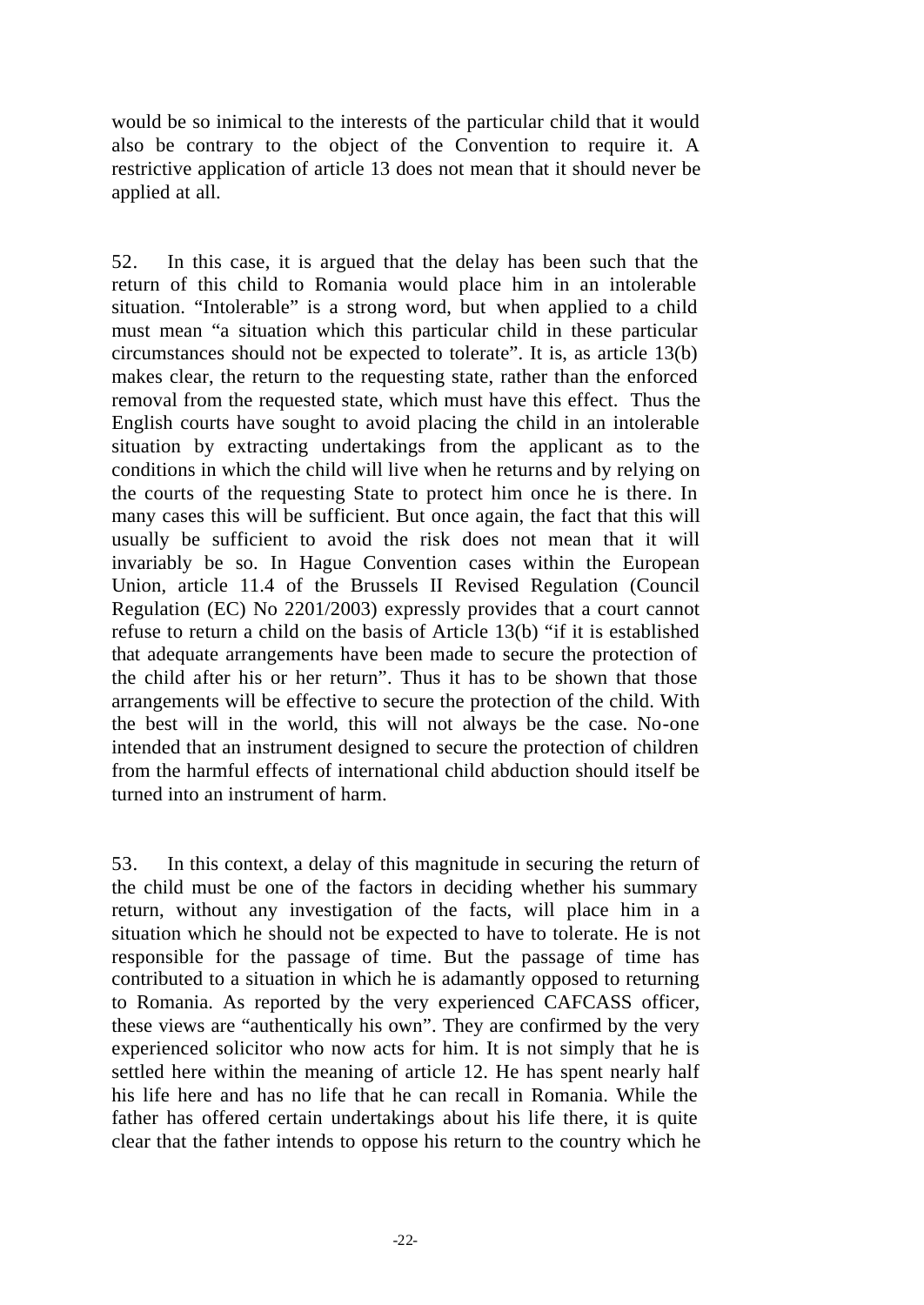now regards as his home and that if returned to Romania he will face months if not years of further litigation between his parents.

54. His situation is not comparable with that of a child whose primary carer wishes to relocate to another country. In those cases it is axiomatic, not only that the parent wishes to relocate but also that she has made sensible and practical plans to do so. If relocation is permitted, the child should not be exposed to further litigation between his parents. These features are completely absent in a case such as this, although happily it is not a case where the mother has said that she will not return if the child is ordered to do so.

55. As the question does not arise for decision in this appeal, it is unnecessary for us to express a view upon whether the courts below placed sufficient weight upon this consideration in their evaluation of the article 13(b) issue. They were certainly well aware of it. But two further observations must be made in the light of the arguments which have been addressed to us. It is common in article 13 cases to divide the issues into two. First, is one of the so-called "defences" there provided made out on the facts? Secondly, if it is, should the court exercise its discretion not to order the summary return of the child? It is possible to envisage circumstances in which a child should be returned despite the consent or acquiescence of the other party or the child's own objections. But, as my noble and learned friend, Lord Brown of Eaton-under-Heywood, pointed out in the course of argument, it is inconceivable that a court which reached the conclusion that there was a grave risk that the child's return would expose him to physical or psychological harm or otherwise place him in an intolerable situation would nevertheless return him to face that fate.

56. Secondly, the policy of the Convention is, of course, a reason for giving a restrictive application to the article 13 "defences". But it has nothing to do with whether or not any of those defences is made out on the facts of the individual case. Nor does the court's view of the morality of the abductor's actions. By definition, one does not get to article 13 unless the abductor has acted in wrongful breach of the other party's rights of custody. Further moral condemnation is both unnecessary and superfluous. The court has heard none of the evidence which would enable it to make a moral evaluation of the abductor's actions. They will always have been legally wrong. Sometimes they will have been morally wicked as well. Sometimes, particularly when the abductor is fleeing from violence, abuse or oppression in the home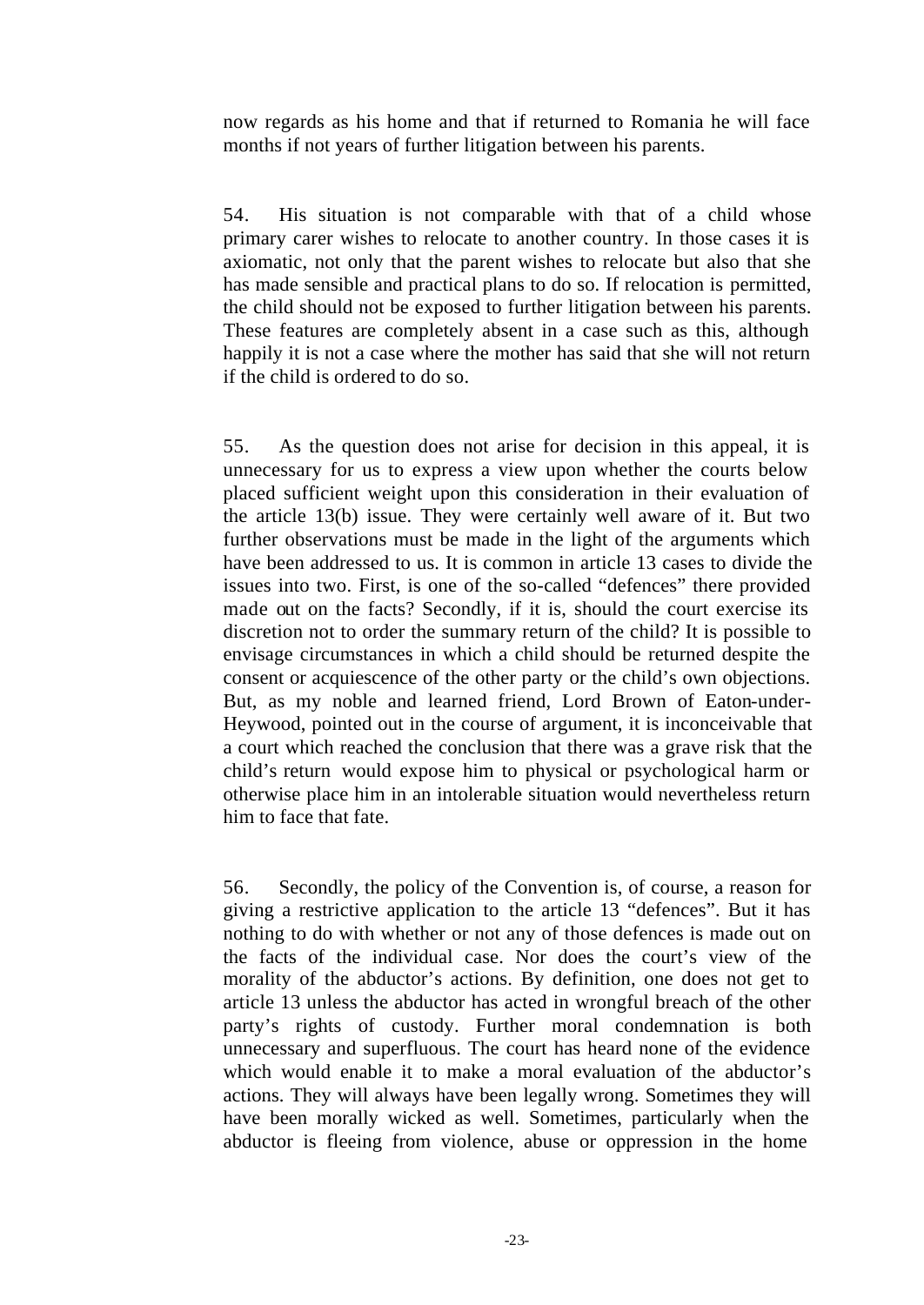country, they will not. The court is simply not in a position to judge and in my view should refrain from doing so.

#### *The child himself*

57. There is evidence, both from the CAFCASS officer who interviewed him after the Court of Appeal refused him leave to intervene, and from the solicitor who represents him, that A is adamantly opposed to returning to Romania. Yet until the case reached this House, no defence based on the child's objections was raised. This is not surprising. A was only four and a half when these proceedings were begun. At that age few courts would accept that he has "attained an age and degree of maturity at which it is appropriate to take account of its views". But he is now more than eight years old and he was more than seven and a half when these proceedings were heard by the trial judge. As any parent who has ever asked a child what he wants for tea knows, there is a large difference between taking account of a child's views and doing what he wants. Especially in Hague Convention cases, the relevance of the child's views to the issues in the case may be limited. But there is now a growing understanding of the importance of listening to the children involved in children's cases. It is the child, more than anyone else, who will have to live with what the court decides. Those who do listen to children understand that they often have a point of view which is quite distinct from that of the person looking after them. They are quite capable of being moral actors in their own right. Just as the adults may have to do what the court decides whether they like it or not, so may the child. But that is no more a reason for failing to hear what the child has to say than it is for refusing to hear the parents' views.

58. Brussels II Revised Regulation (EC) No 2201/2003 recognises this by reversing the burden in relation to hearing the child. Article 11.2 provides:

"When applying articles 12 and 13 of the 1980 Hague Convention, it shall be ensured that the child is given the opportunity to be heard during the proceedings unless this appears inappropriate having regard to his or her age or degree of maturity."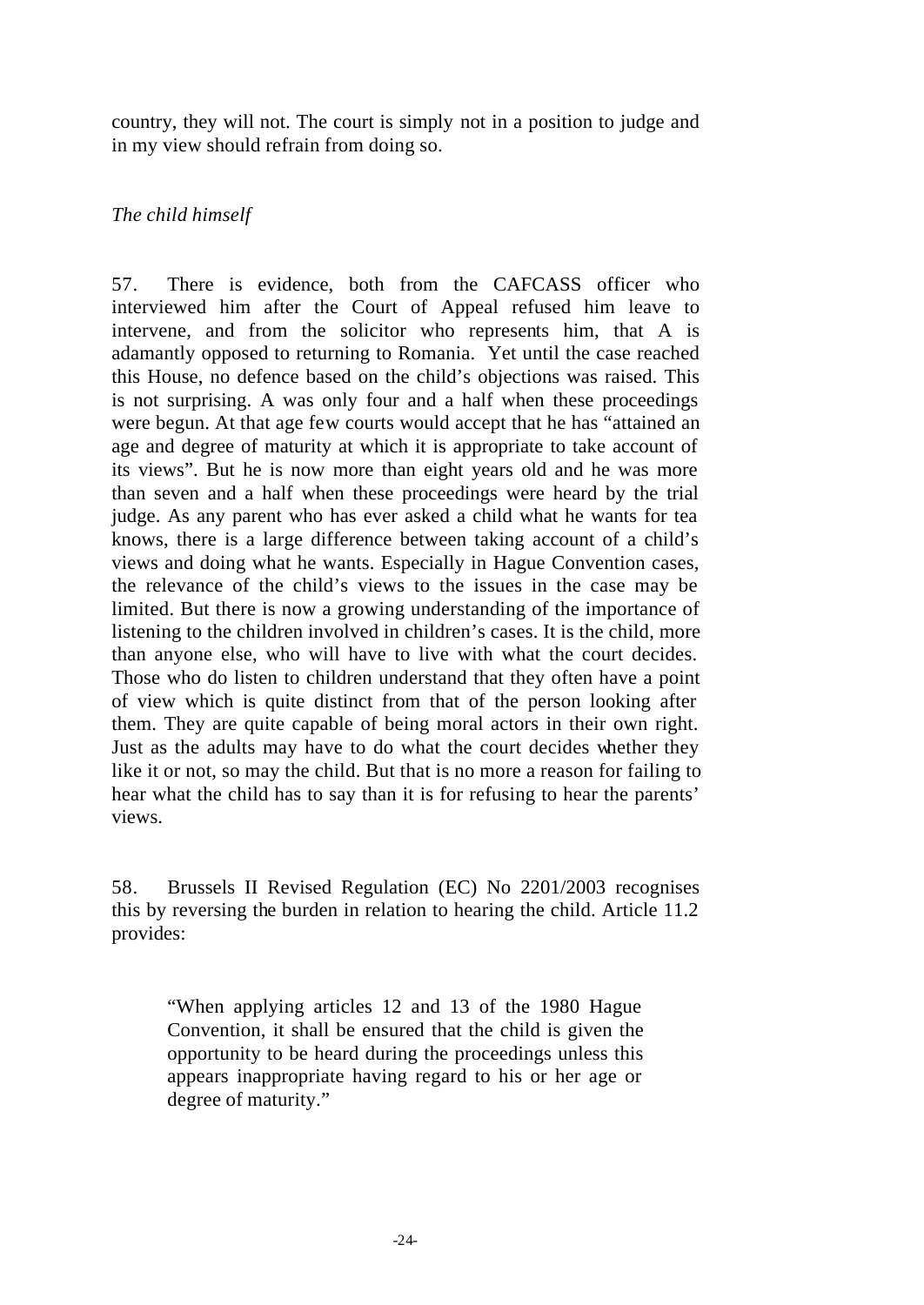Although strictly this only applies to cases within the European Union (over half of the applications coming before the High Court), the principle is in my view of universal application and consistent with our international obligations under article 12 of the United Nations Convention on the Rights of the Child.. It applies, not only when a 'defence' under article 13 has been raised, but also in any case in which the court is being asked to apply Article 12 and direct the summary return of the child – in effect in every Hague Convention case. It erects a presumption that the child will be heard unless this appears inappropriate. Hearing the child is, as already stated, not to be confused with giving effect to his views.

59. It follows that children should be heard far more frequently in Hague Convention cases than has been the practice hitherto. The only question is how this should be done. It is plainly not good enough to say that the abducting parent, with whom the child is living, can present the child's views to the court. If those views coincide with the views of the abducting parent, the court will either assume that they are not authentically the child's own or give them very little independent weight. There has to be some means of conveying them to the court independently of the abducting parent.

60. There are three possible ways of doing this. They range from full scale legal representation of the child, through the report of an independent CAFCASS officer or other professional, to a face to face interview with the judge. In some European countries, notably Germany, it is taken for granted that the judge will see the child. In this country, this used to be the practice under the old wardship system, but fell into disuse with the advent of professional court welfare officers who are more used to communicating with children than are many judges. The most common method is therefore an interview with a CAFCASS officer, who is not only skilled and experienced in talking with children but also, if practising in the High Court, aware of the limited compass within which the child's views are relevant in Hague Convention cases. In most cases, this should be enough. In others, and especially where the child has asked to see the judge, it may also be necessary for the judge to hear the child. Only in a few cases will full scale legal representation be necessary. But whenever it seems likely that the child's views and interests may not be properly presented to the court, and in particular where there are legal arguments which the adult parties are not putting forward, then the child should be separately represented.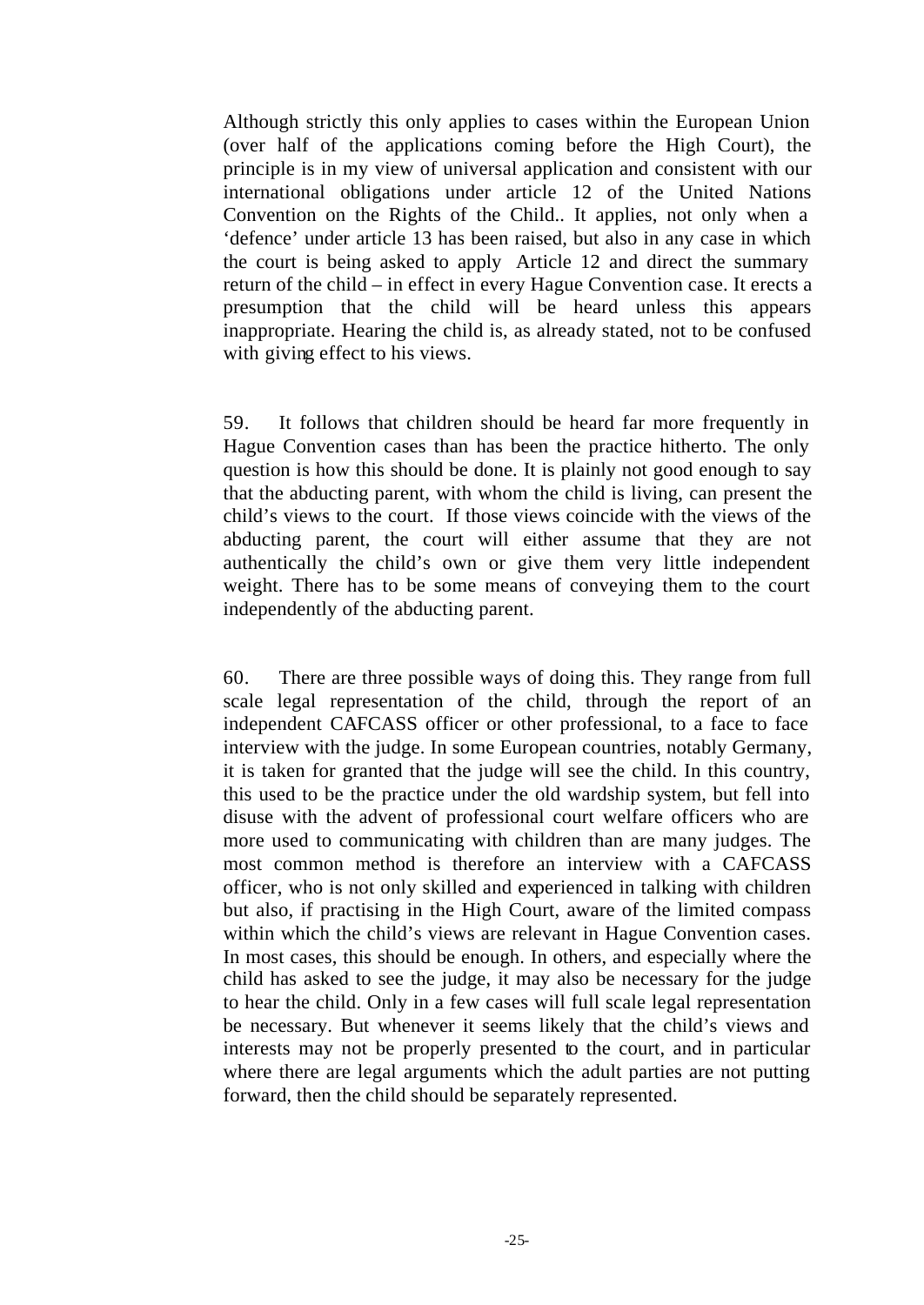61. Hitherto, our courts have only allowed separate representation in exceptional circumstances. And recently in *In re H (A Child)* [2006] EWCA Civ 1247, the view was expressed in the Court of Appeal, that if the test for party status were to be revised in any direction, it should in future be more rather than less stringently applied. But Brussels II Revised Regulation requires us to look at the question of hearing children's views afresh. Rather than the issue coming up at a late stage in the proceedings, as has tended to take place up to now, European cases require the court to address at the outset whether and how the child is to be given the opportunity of being heard. If the options are canvassed then and there and appropriate directions given, this should not be an instrument of delay. CAFCASS officers and, in the few cases where this is appropriate, children's representatives are just as capable of moving quickly if they have to do so as anyone else. The vice has been when children's views have been raised very late in the day and seen as a 'last ditch stand' on the part of the abducting parent. This is not the place they should take in the proceedings. There is no reason why the approach which should be adopted in European cases should not also be adopted in others. The more uniform the practice, the better.

62. That is not, of course, this case. When the proceedings began, it might well have been considered inappropriate to hear A's views. When the proceedings should have been completed, in August 2005, this may still have been the case. But once the proceedings were prolonged beyond then, A had reached an age where it could no longer be taken for granted that it was inappropriate for him to be given the opportunity of being heard. Consideration should then have been given to whether and how this might be done. It could scarcely by then have been said that seeking his views, or allowing his legal participation, would add to the already inordinate delay. It goes without saying that, if having heard from the child, an issue arises under the Convention which has not been raised by either of the parties, the court will be bound to consider it irrespective of the pleadings.

#### *Human Rights*

63. Two human rights issues have been canvassed before us. First are the article 8 rights of all the parties to this case to respect for their family life. Second is the article 6 right of the mother to a fair trial of the issue between her and the father. On the one hand, the plaintiff in a Hague Convention case has the benefit of automatic legal aid, without merits or means test, enhanced by the services of the specialist practitioners to whom these cases are referred by the central authority. On the other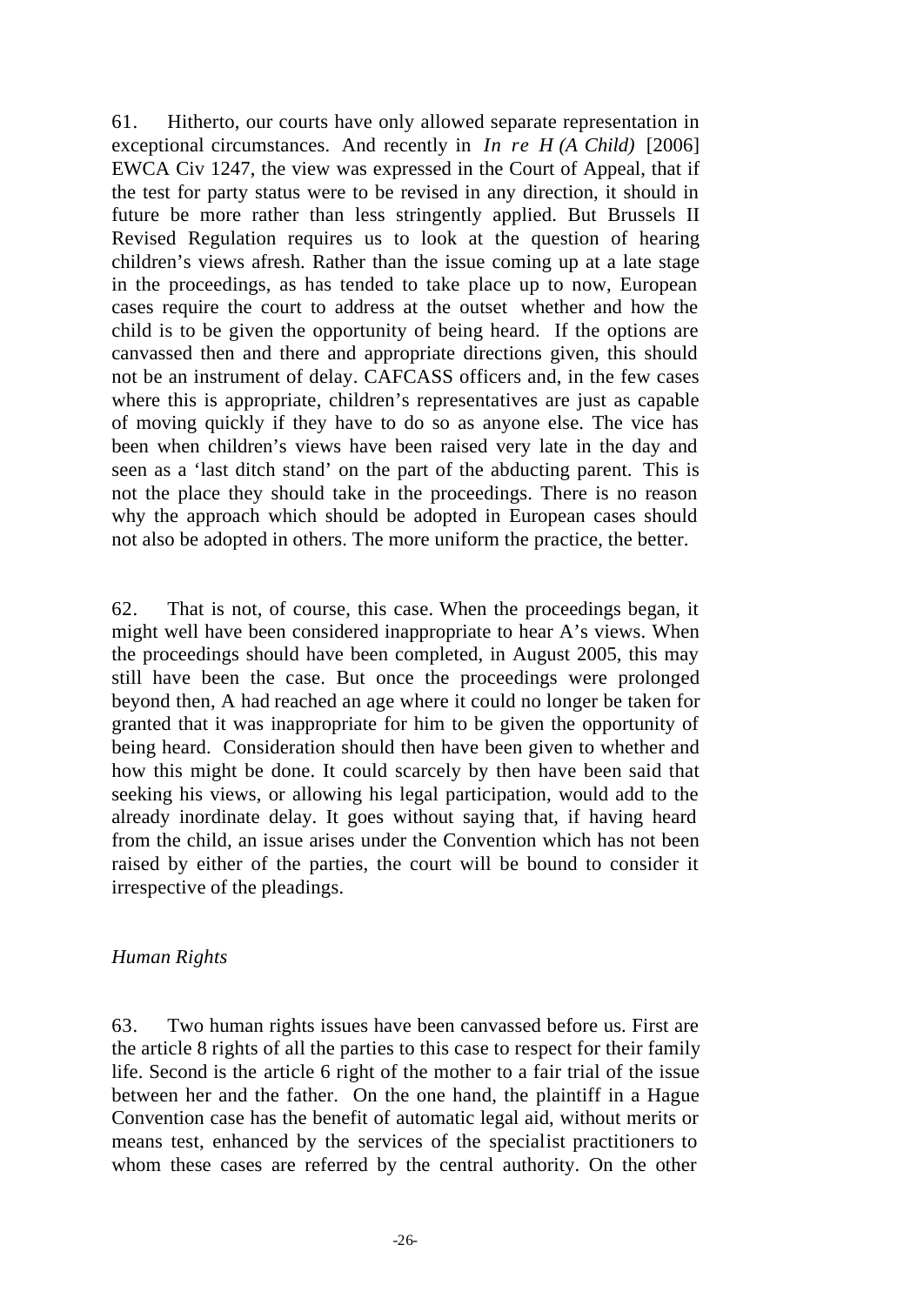hand, the defendant is only entitled to legal aid on the usual means and merits tests, and may well not find his or her way to a specialist solicitor in the early days when crucial decisions have to be taken and affidavits filed. This, it is argued, it not the 'equality of arms' which is inherent in the concept of a fair trial.

64. In this case, however, the mother has been adequately represented throughout. It is by no means clear that had counsel been available when the case took a wrong turn on 1 August 2005 the outcome would have been any different. Nor is this the case in which to explore whether the outcome either way would represent a disproportionate interference in the right to respect for the family lives of either of these parents with their child.

65. Such arguments are not, however, always irrelevant in Hague Convention cases. Article 20 of the Convention reserves the right of member states to refuse to return a child if "this would not be permitted by the fundamental principles of the requested state relating to the protection of human rights and fundamental freedoms". Article 20 is not incorporated into the Child Abduction and Custody Act 1985. At that stage, there was no human rights instrument incorporated into United Kingdom domestic law. The Human Rights Act 1998 has now given the rights set out in the European Convention legal effect in this country. By virtue of section 6 of the 1998 Act, it is unlawful for the court, as a public authority, to act in a way which is incompatible with a person's Convention rights. In this way, the court is bound to give effect to the Convention rights in Hague Convention cases just as in any other. Article 20 has been given domestic effect by a different route.

#### *Rights of access*

66. In many Hague Convention cases, the 'left behind' parent is seeking, not the day to day care of the child, but to keep the same sort of relationship which he or she enjoyed with the child before the abduction. Sometimes this could never be done unless the child returns to live permanently in the home country. Not all countries are as sanguine about allowing the primary carer to relocate to another country as we have been. Sometimes, however, sensible arrangements could be made to translate the contact which was enjoyed in the home country into contact across international borders. Now that travel within Europe is so accessible and inexpensive, and so many other means of communication at long distance exist, this should be a real possibility in many cases. It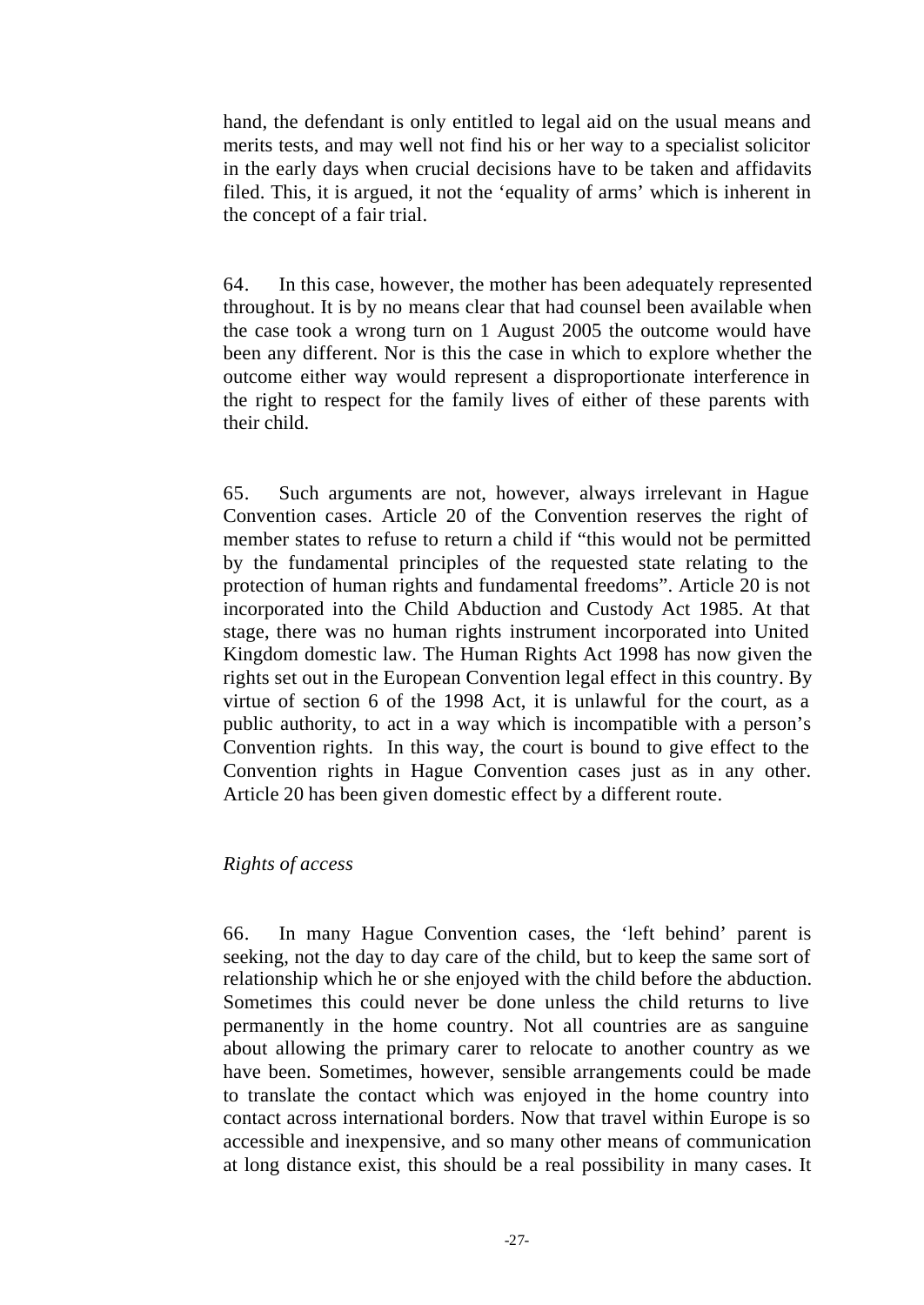is thought that many Hague Convention cases could be settled on this basis were the machinery available to do so. Such settlements would be much more likely if the parties have not become entrenched in their hostility as a result of the Hague Convention proceedings.

67. At the moment, however, the claim for return under the Hague Convention proceeds in its summary and (usually) speedy way. Any application for a residence, care or supervision order under the Children Act 1989 (or their equivalents elsewhere in the United Kingdom) has to await the determination of the Hague proceedings: see the 1985 Act, s 9. Under article 16 of the Convention, the court cannot decide upon the merits of rights of custody until it has been determined that the child is not to be returned under the Convention. But this does not apply to contact and rights of access. I notice that in *Hunter v Murrow* (para 42 above), at para 31, Thorpe LJ canvassed the possibility of revisiting the decisions in *In re G (A Minor) (Enforcement of Access Abroad)* [1993] Fam 216 and *In re T and Others (Minors) (Hague Convention: Access)*  [1993] 2 FLR 617 in the light of more recent international jurisprudence. It would not be beyond the wit of man to devise a procedure whereby the facilitation of rights of access in this country under article 21 were in contemplation at the same time as the return of the child under article 12.

#### *Conclusion*

68. The United Kingdom may be justifiably proud of its record in speedily returning abducted children to their home countries. Brussels II Revised Regulation was designed to strengthen the application of the Convention throughout Europe – but the United Kingdom needed no encouragement vigorously to apply the Convention's principles. It was already doing so. However, the Convention does not require the return of each and every child brought to this country without the consent of the other parent. There are some cases, albeit few in number, where this is not required. This was clearly one of them: the child's removal to this country was not wrongful. I would allow this appeal and dismiss the proceedings.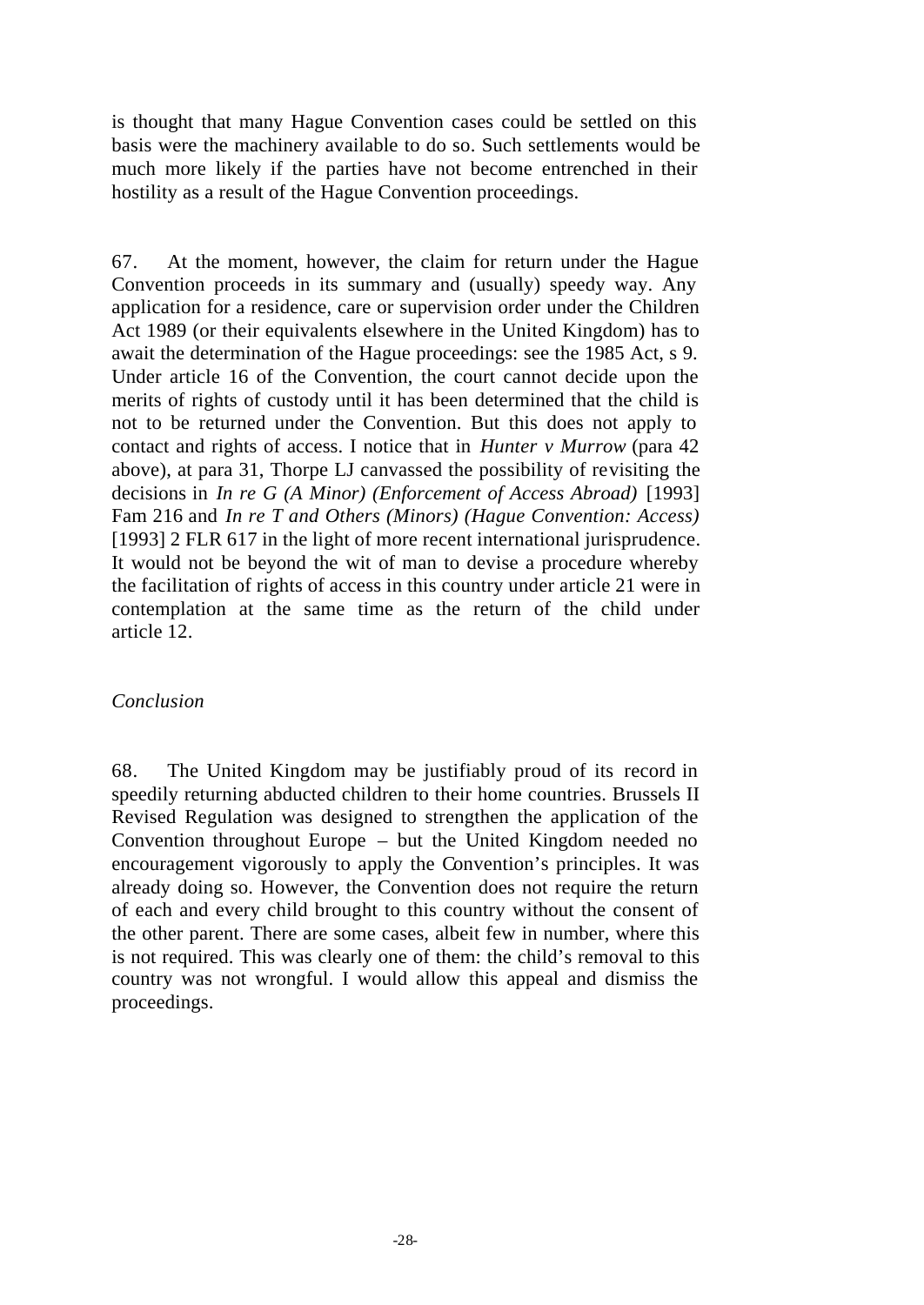#### **LORD CARSWELL**

My Lords,

69. I have had the advantage of reading in draft the opinion prepared by my noble and learned friend Baroness Hale of Richmond. I too would allow the appeal, for the reasons which she has given on the article 15 issue, and the remarks which I wish to add are very limited.

70. When Johnson J found himself faced with opinions from experts on the content of Romanian law containing a conflict of view which he was unable to resolve, he invoked the article 15 procedure to obtain a "decision or other determination" from the Romanian court. As my noble and learned friend Lord Hope of Craighead observes in paragraph 6 of his opinion, great care should be taken to keep resort to this procedure to the absolute minimum, because of the delay inevitably involved, tending to impair the usefulness of what is envisaged as a speedy and relatively summary procedure under the Hague Convention. Once resort is had to the procedure – which I have no doubt was quite justified in the present case -- the issue arises how the courts of the requested state should treat the determination.

71. The terms of article 15, that the requested state may seek from the authorities of the state of the habitual residence of the child "a decision or other determination that the removal was wrongful within the meaning of article 3 of the Convention", are such as to convey the implication that the determination is to be binding on the courts of the state which has sought it. But that construction could conceivably lead to difficulties if the foreign tribunal or agency made a determination on the wrongfulness of the removal which could not be supported under the terms of the Convention but had to be treated as canonical. It is for this reason that the determination made by the foreign court is not treated as final and binding on the issue whether the rights of the parent within its jurisdiction and the courts of the requested state reserve some measure of right to decide that issue. The synthesis in English law is to be found in the practice, exemplified in *Hunter v Murrow (Abduction: Rights of Custody)* [2005] EWCA Civ 976; [2005] 2 FLR 1119, of regarding the foreign court's determination of the content of a parent's rights as binding, but not necessarily accepting as definitive any conclusion whether those rights amounted to rights of custody in the autonomous Convention sense. I think that it is desirable that the courts of the requested state should be able to reach their own decision on the latter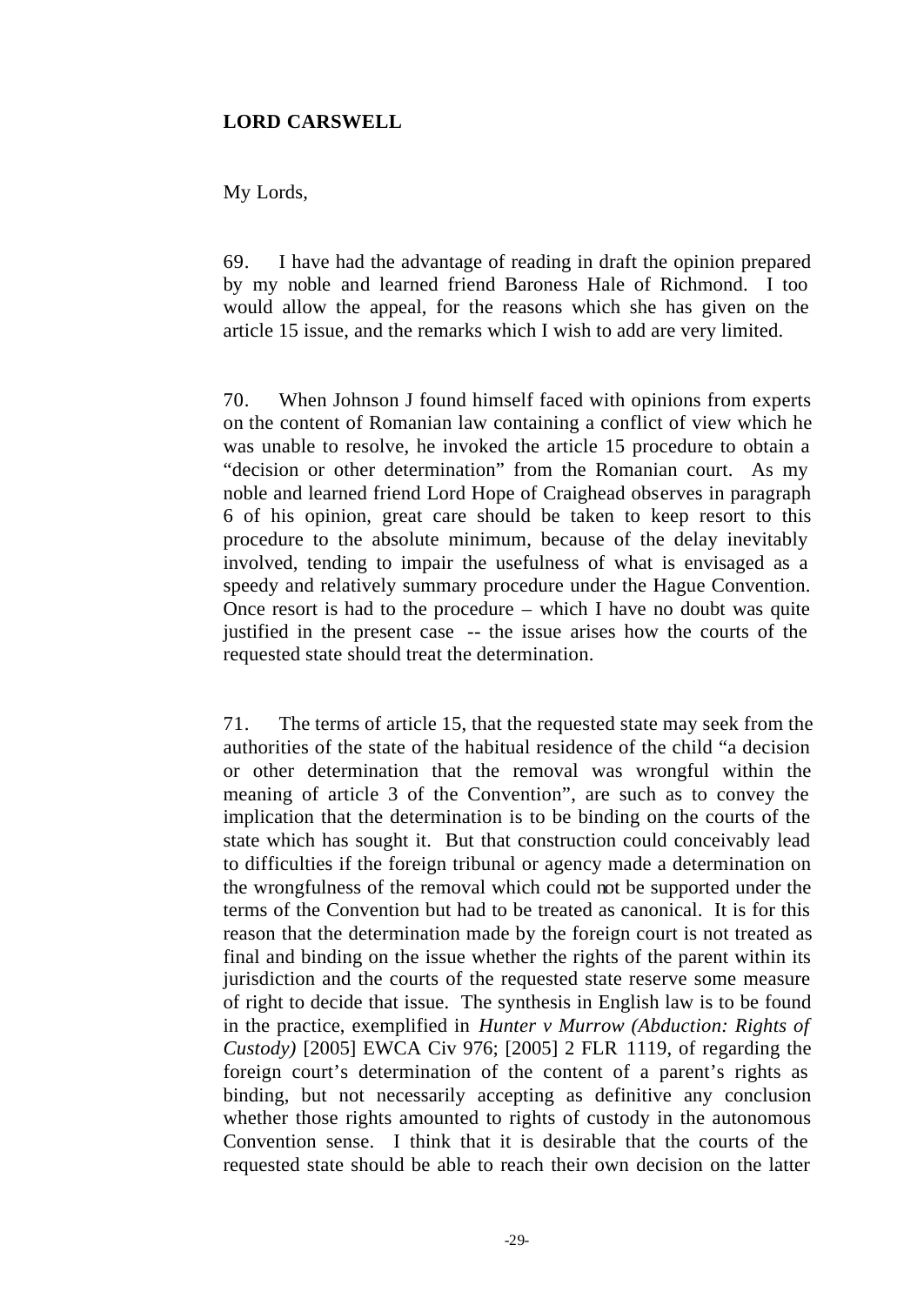issue, which they will wish to ensure is consistent with the proper interpretation of the Convention. I agree, however, with the view expressed by Lady Hale in paragraph 44 of her opinion, that those courts should be slow to reject a conclusion on the existence of rights of custody expressed by the court or administrative authority of the foreign state. As she there points out, the foreign court is much better placed than the court of the requested state to understand the true meaning and effect of its own laws in Convention terms. For this reason the determination of the foreign court should ordinarily be accepted, unless it clearly runs counter to the conclusion which would flow from applying to the parental rights set out by the foreign court the autonomous Convention meaning of such concepts as rights of custody.

72. The Third Civil Section of the Court of Appeal of Bucharest gave a careful and detailed decision on the content of the rights of the respondent father in the present case. It held unequivocally that the parent to whom custody was not awarded only acquired the right (under the law at the material time when the child was removed) to visit the child and to watch over his upbringing, education and professional training, none of which rights grants him the power to make any decisions concerning the person of the child, therefore he is not entitled to decide upon his dwelling place or upon changing this. It accordingly upheld the decision of the Fourth Civil Section of the Court of Appeal that the removal of the child was not illegal, because the father did not have rights of custody. Given the clear exposition of the fasciculus of rights vested in the father, the English court should in my opinion have proceeded to consider the determination of rights of custody expressed by the Romanian court, which, although not conclusive, should have carried substantial weight. It was quite wrong to permit the father to adduce further expert evidence from Dr Mihai which challenged not only the conclusion but the statement of the content of the father's rights set out in the judgment of the Romanian court. The English court should have considered the terms of the judgment itself, without any subsequently obtained expert evidence. If it had done so it could only have come to the same conclusion as the Romanian court, even without applying any presumption in its favour.

73. I accordingly consider that the respondent father did not have rights of custody within the meaning of the Hague Convention and that the child was not wrongfully removed from the Romanian jurisdiction. The conclusion reached by Hogg J and the Court of Appeal was incorrect and the appeal should be allowed on this ground.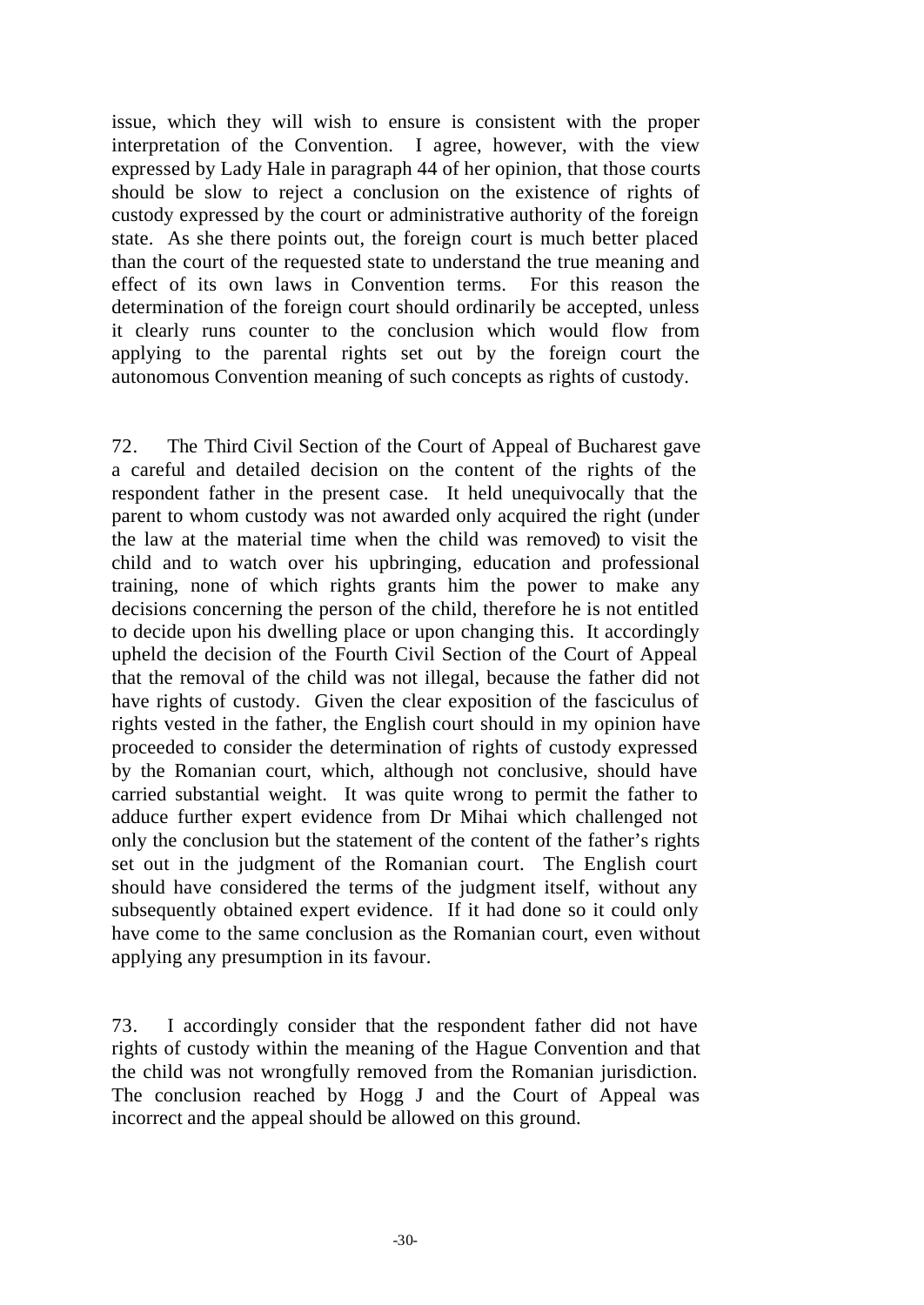74. Lady Hale and Lord Hope have discussed in some detail the effect of rights of access, rights to determine the child's place of residence and rights to object to the removal of a child from the jurisdiction. They have pointed up the conflict between the line of authority represented by such cases as *Croll v Croll* 229 F 3d 113 (2d Cir 2000) and the prevailing English and Scottish decisions. They both favour the conclusion that a ne exeat clause gives rights of custody. I appreciate the cogency of the reasons which they give in support of that conclusion, but I should prefer to reserve my opinion on the issue until it falls directly for decision in a case before the House.

75. The judge in the Family Division and the Court of Appeal also rejected the mother's case advanced under article 13 of the Convention. In view of the conclusion reached by the House on rights of custody, it is not necessary for us to consider the article 13 case, but I should be slow to reverse the concurrent findings of two lower courts on such an issue. Hogg J gave a reasoned decision under the intolerable situation limb of article 13(b) and the Court of Appeal upheld it. Unless that decision was plainly wrong – and while I have considerable sympathy for the position in which the child would be placed if returned to Romania, I could not so regard the decision – the House would not be justified in reversing it. Nor should it readily upset the decision to refuse to allow the child to be represented. I would only observe that although the child in this case is much more mature than when the proceedings began, some care has to be taken in deciding on the weight to be given to the views expressed by a child of seven years, bearing in mind the misapprehensions which children can entertain and the limited extent of such a child's insight into his own best interests. Courts would, however, do well to take careful account of the factors now favouring hearing the child's views which Lady Hale has set out in paragraphs 57 to 62 of her opinion.

76. For the reasons which I have given I would allow the appeal and dismiss the originating summons whereby the father applied for the return of the child to Romania.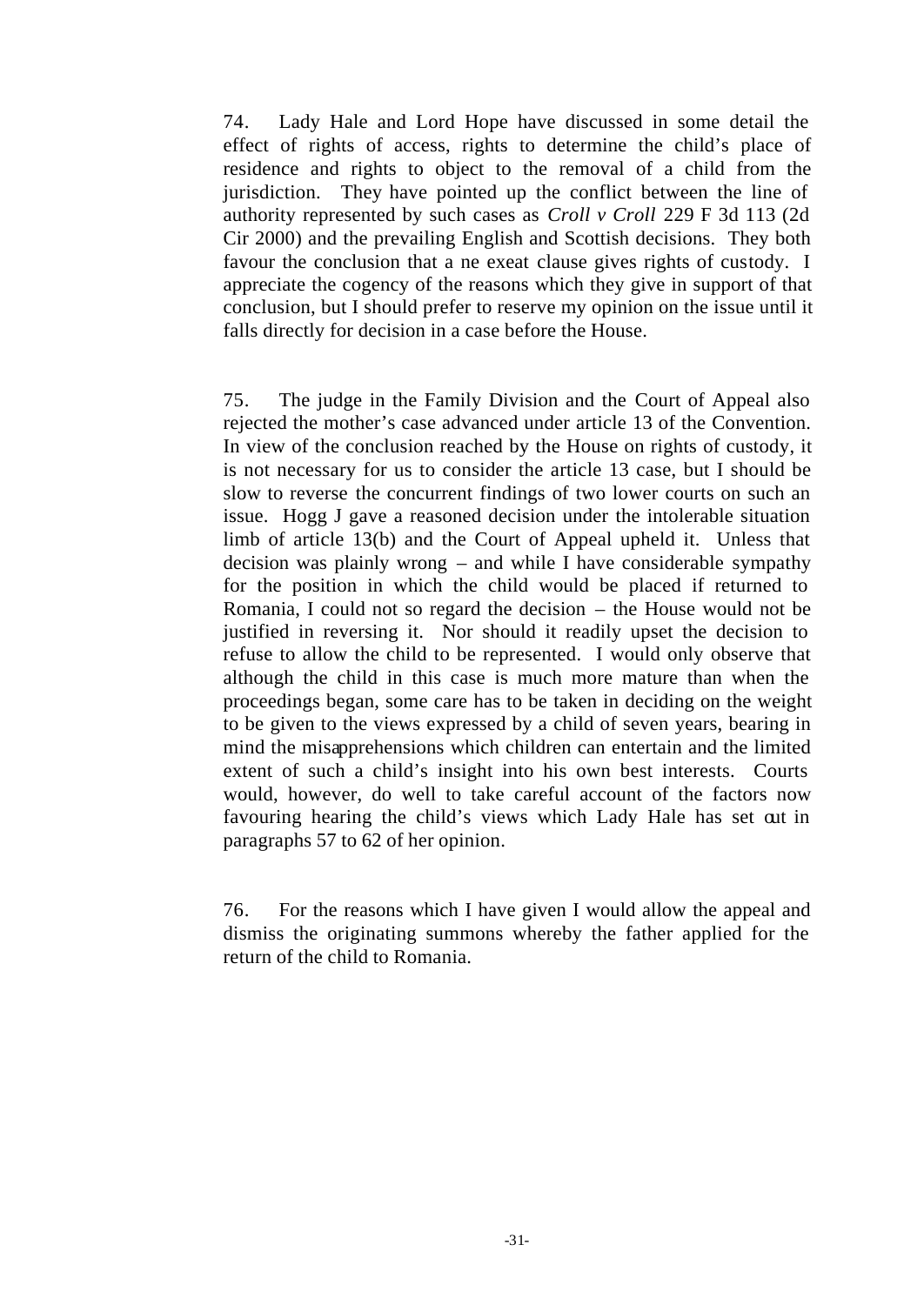#### **LORD BROWN OF EATON-UNDER-HEYWOOD**

My Lords,

77. This is an extraordinary case. It is, we are told, unique in the length of time which elapsed before the judge's order for the child's summary return to Romania (over three years after the commencement of Hague Convention proceedings); and unique too in being the only case in which a United Kingdom court has rejected a foreign court's article 15 determination that the child's removal was not in the event wrongful within the meaning of article 3. It is solely upon the article 15 aspect of the case that I wish to add a short judgment of my own, gratefully adopting the detailed exposition of the law and facts to be found in the speech of my noble and learned friend Baroness Hale of Richmond.

78. Article 15 itself I should for convenience set out again:

"The judicial or administrative authorities of a contracting state may, prior to the making of an order for the return of the child, request that the applicant obtain from the authorities of the state of the habitual residence of the child a decision or other determination that the removal or retention was wrongful within the meaning of article 3 of the Convention, where such a decision or determination may be obtained in that state. The central authorities of the contracting states shall so far as practicable assist applicants to obtain such a decision or determination."

79. The courts in this country, I may note, are themselves able to make article 15 determinations with regard to children removed from, or retained outside, the UK by virtue of section 8 of the Child Abduction and Custody Act 1985:

"The High Court or Court of Session may, on an application made for the purposes of article 15 of the Convention by any person appearing to the court to have an interest in the matter, make a declaration or declarator that the removal of any child from, or his retention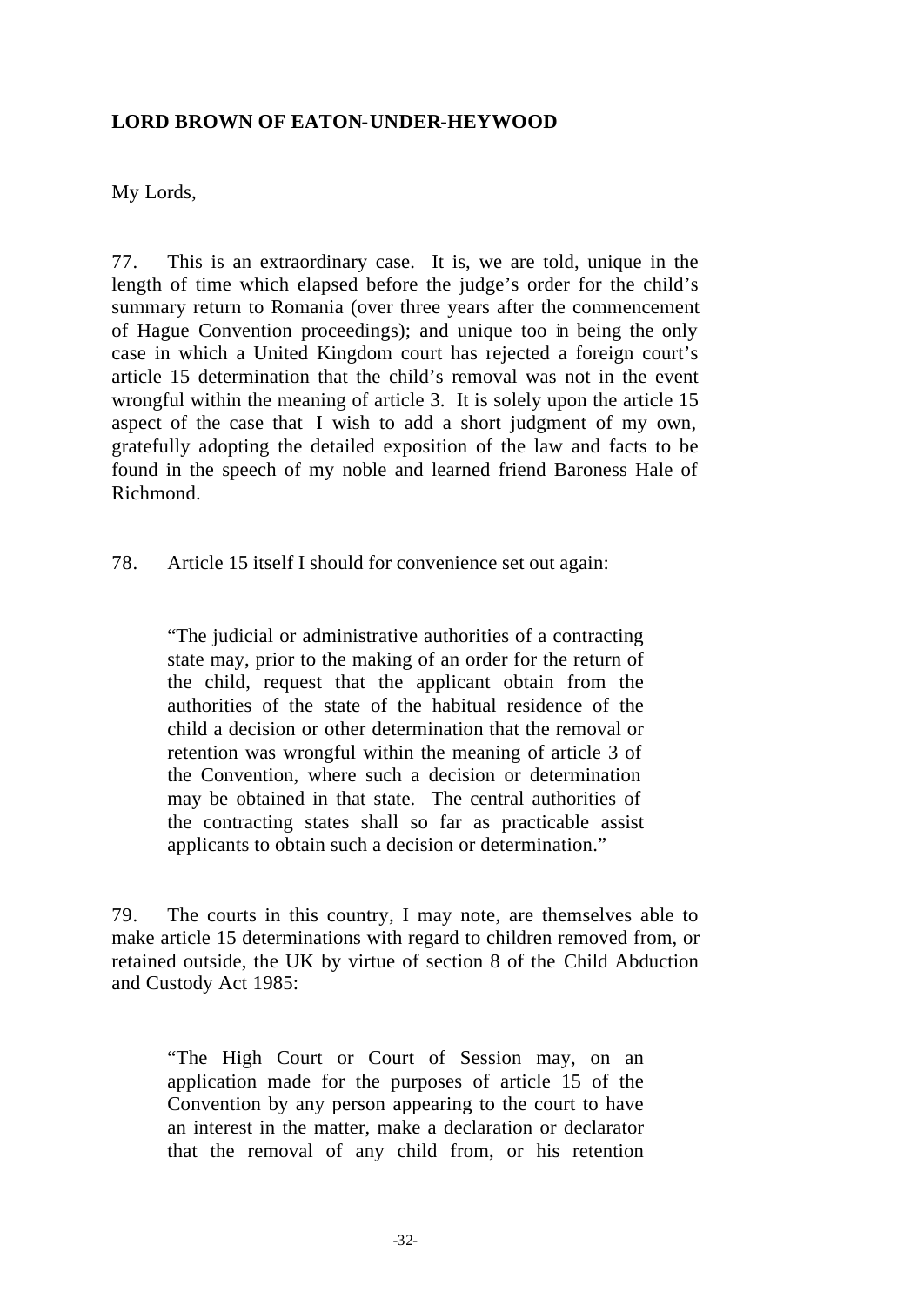outside, the United Kingdom was wrongful within the meaning of article 3 of the Convention."

In fact, we are told, no article 15 determination has ever been requested from a UK court although from time to time our courts do, it appears, make declarations purportedly under section 8 for all the world as if pursuant to an article 15 application. Holman J's grant of an ex parte application for such a declaration in *In re H (Child Abduction) (Unmarried father: rights of custody)* [2003] EWHC 492 (Fam) [2003] 2 FLR 153 is a case in point:

"At first glance, article 15, when read alone, may suggest that the trigger for a decision or other determination under that article has to be a request from the judicial or administrative authorities of a contracting state. But it has been well established for several years here, by authority of the Court of Appeal, that it is not necessary for someone in the position of this father to await or seek a formal request from the judicial or administrative authorities of another contracting state; and that article 15 of the Hague Convention and the wider terms of section 8 of the 1985 Act, when taken together, contemplate and empower this court to make such a declaration even before there are any proceedings in, or any request from, a foreign contracting state.

I should stress, however, that it is a strong thing for any court to make a declaration of this kind on a without notice application and in circumstances in which the court has heard no argument to the contrary of that submitted by the applicant. In my view, a court should only make a declaration of this kind on a without notice basis if it is satisfied that the circumstances are so clear as not to admit of any real argument." (p 156)

80. Assuming (without deciding) that such declarations may properly be made, in my judgment it is plain that they should carry altogether less weight than true article 15 determinations, ie determinations made in response to a foreign state's request. A true article 15 determination will almost certainly have been made following the full inter partes argument. Quite possibly, as here, it will have been appealed and become final and binding between the parties. For the very reason that the process must inevitably take an appreciable time (and thus delay what is intended to be an essentially summary process) it will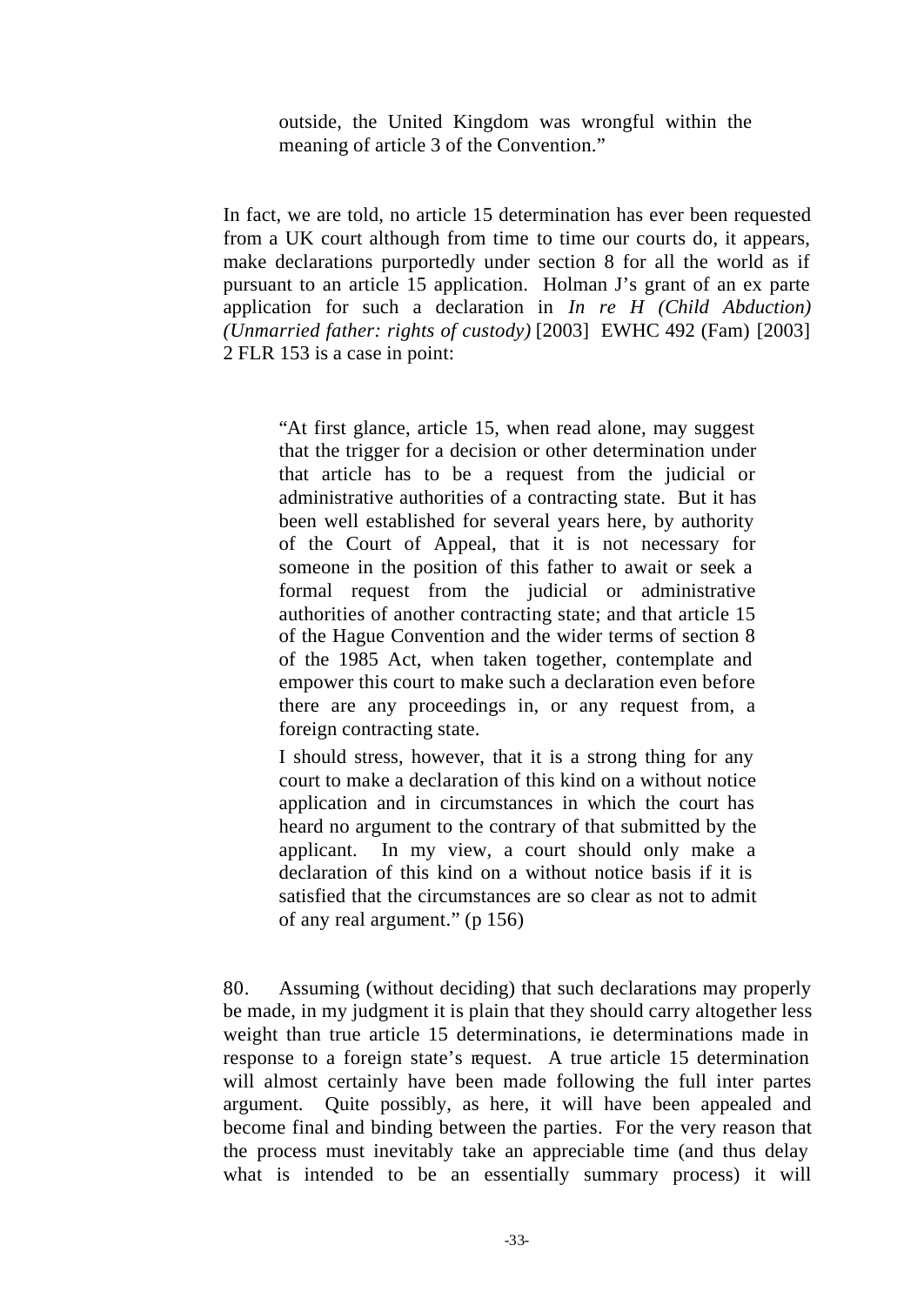presumably only have been requested in the first place because no other means of answering the critical questions appeared satisfactory. The questions are first, what are the rights of the left behind parent under the law of his or her home country and, secondly, are those rights "rights of custody" within the meaning of article 5 of the Convention. The other possible means of answe ring these questions—in particular the first are by way of a certificate or affidavit such as may accompany or supplement the initiating application for the child's return pursuant to article 8(f) or, pursuant to article 14, evidence as to the foreign country's law (including any relevant judicial or administrative decisions), ordinarily adduced by expert witnesses. It was only because the judge here felt unable to resolve the conflict between the rival expert witnesses on Romanian law that he felt the need for "an authoritative decision as to whether or not [the child's removal] was, for the purpose of the Hague Convention, in breach of the father's rights of custody under the Convention" to be "increasingly plain", and therefore asked the father to obtain an article 15 determination which in the event was only finally communicated two years later on 9 June 2005.

81. In circumstances like these it seems to me almost inconceivable that the court requesting the article 15 determination would then not simply accept it. Certainly there would need to be some compelling reason to reject it such as a flagrant breach of the rules of natural justice in the foreign judicial process or a manifest misdirection as to the autonomous meaning of the Convention term "rights of custody". There is nothing of that sort here. On the contrary, the judge—neither Johnson J (who had requested the determination) nor Hogg J (who later ordered the child's return to Romania)—on 1 August 2005, acting merely on the father's request, ordered that an expert in Romanian law be jointly instructed by both parties to cover exactly the same ground as the Romanian Appeal Courts had themselves just covered. This decision seems to me incomprehensible unless perhaps it is to be explained by reference to the Court of Appeal's judgments in *Hunter v Murrow (Abduction: Rights of Custody)* [2005] EWCA Civ 976 [2005] 2 FLR 1119 which had been handed down just three days previously on 28 July 2005.

82. Lady Hale has indicated the substance of *Hunter v Murrow* at paragraph 42 of her opinion and at paragraph 43 has explained why the Court of Appeal understandably felt able to reject the New Zealand court's article 15 determination in the particular circumstances of that case. What concerns me, however, about *Hunter v Murrow* (and what may possibly have misled the judge in our case) is what I understand to be the Court of Appeal's view as to the weight to be attached to an